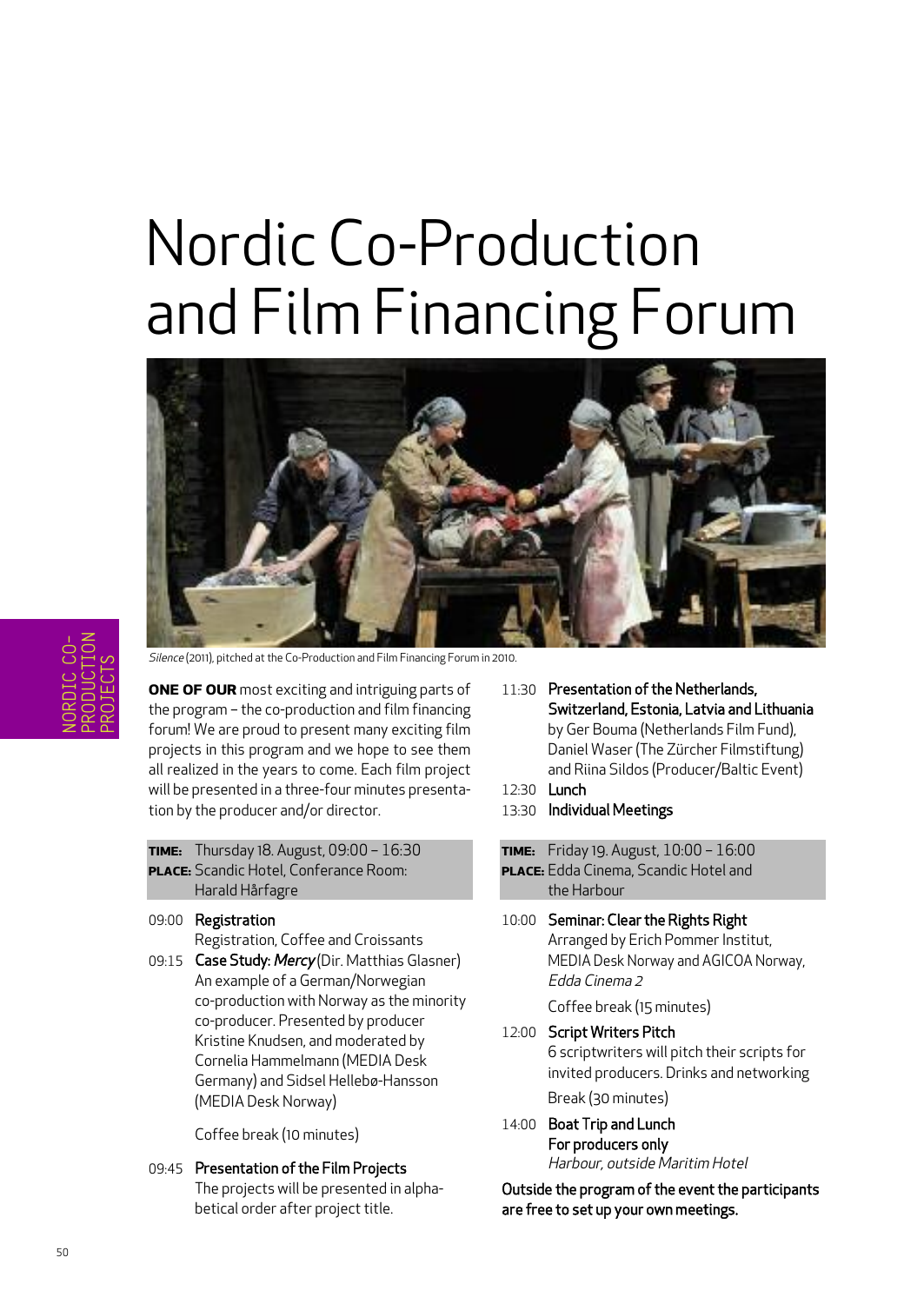# August Fools

**SYNOPSIS:** August Fools is a romantic comedy set against the political backdrop of the Cold War. Elsa is a middle-aged milliner and part-time clairvoyantin total control of her life – until the man she once loved and lost walks in through the door of her little hat shop, in Helsinki, in 1962.

Jan, a Czechoslovakian jazz musician, is in town to perform atthe "International Festival of Peace and Friendship of the Youth of the World." For over two decades Elsa has believed the man to be dead. Meanwhile, Elsa's niece and apprentice Minni falls in love with Adam, the young Communist Party watchdog of the Czechoslovakian delegation. The intoxicating blend of hot August nights, music, dance and the absurdity of Cold War paranoia form the circumstances in which Elsa has to make her choice. Will Elsa yield to the wishes of the Finnish Police, who, under pressure from the KGB, wants her to track down the two Czechoslovakian defectors Jan and Adam, or will she opt for an entirely new life herself?

**TARU MÄKELÄ** (b. 1959) began her career writing and directing light entertainment. Her first feature film, Little Sister, won the Finland Prize in 2000. Little Sister was also nominated as the Finnish competitor for the contest of the best Nordic film 2000. Mäkelä directs both fiction and documentaries as well as theatre and radio plays.

**MARKKU FLINK**(b. 1964) has produced and directed films in the Nordic countries since the 1990s. Flink graduated as a documentary film director in Norway in 1993 and as a producer from EAVE 2004. His recent European co-production, the Eurimages-funded feature film Garbage Prince, directed by Raimo O. Niemi, had its premiere in Finland in July 2011.

**KINOSTO LTD** (est. 1924) produces both fiction and documentaries for domestic and international markets. Its latest cinema release was a two-hour documentary film, The Unknown Woman. The Storage, an (un-)romantic comedy, will be released theatrically on 30 December 2011.



**TARU MÄKELÄ**



**MARKKU FLINK**



COUNTRY Finland DIRECTOR Taru Mäkelä PRODUCER Markku Flink PRODUCTION COMPANY Kinosto Ltd TOTAL BUDGET € 1800 000 BUDGET CONFIRMED 45% FINANCIER PARTNERS Finnish Film Foundation, Nordic Film & TV Fund (development), MEDIA Talent progr., Czech Television, Filmcamp AS / Norway, Nordisk Film (Nordic distribution), Falcon (Czech Rep., distribution). GENRE Romantic comedy SHOOTING START 1.8.2012 SHOOTING LANGUAGE Finnish CONTACT PERSON Markku Flink CELLULAR +35 8405166504 E-MAIL markku@periferiaproductions.fi WEB SITE www.kinosto.fi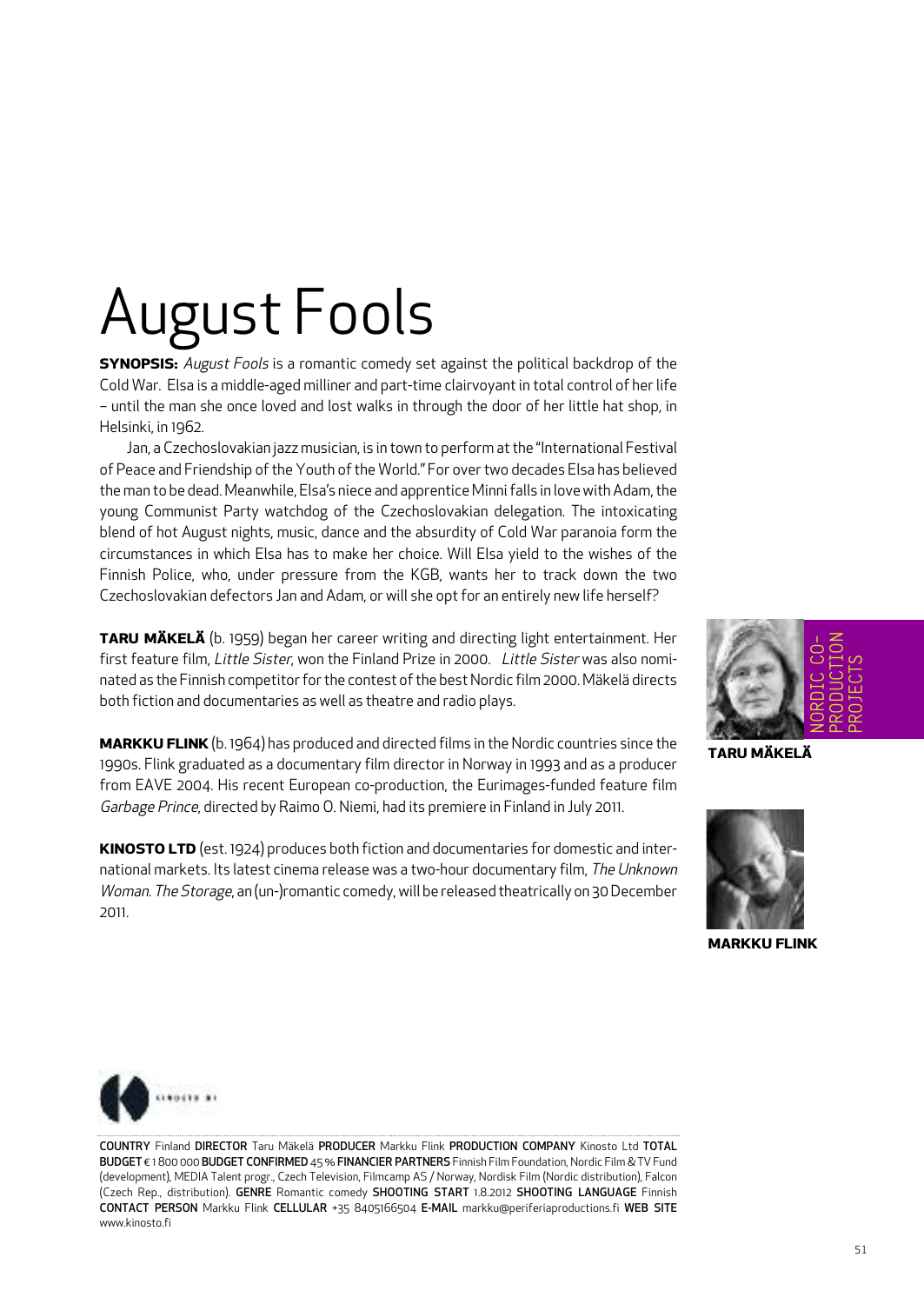#### Bell

**SYNOPSIS:** This is the story of two modernities: of a challenging and assertive Englishwoman, courageous before her time, and the re-emergence of Arab identity into its modern, yet separate nation states. The context is the creation of Iraq. The period begins in 1914. The background consists of imperialism, war, religious conflict, and oil. The woman is Gertrude Bell, British diplomat and spy in the Middle East during World War I. Her fascinating life started at Oxford, where she was one of the first female graduates. She went on to climb the Swiss Alps and ride camels with the Bedouin in the Arabian desert. The English called her the founder of the modern state of Iraq and Queen of the Desert, the Arabs called her just «Chaton», which simply means «the lady». Fiercely committed to the Arab cause, her actions were legend, and her influence is still felt in the realities of the nation of Iraq today.



**SAMIR**

**SAMIR** (b. 1955) is well known for his unique work on video and electronic cinema in over 40 films, such as Morlove - an Ode for Heisenberg (1986) and the docu-essay Babylon 2 (1993). In 1994 he co-founded Dschoint Ventschr Filmproduktion with filmmaker Werner Schweizer. Samir is currently working on his new documentary Iraqi Odyssey and his feature film Café Abu Nawas. He is also developing and financing various features, including coproductions with France, Germany and the UK.

**DSCHOINT VENTSCHR FILMPRODUKTION** (est. 1994) develops, produces and markets films on cultural, political and social issues. Dschoint Ventschr's documentary and feature films (over 90 films produced so far) are concerned above all with the themes of crosscultural encounters, changing national identities, and unconventional interpretations of history.



COUNTRY Switzerland DIRECTOR Samir PRODUCER Samir PRODUCTION COMPANY Dschoint Ventschr Filmproduktion AG TOTAL BUDGET € 10.000.000 BUDGET CONFIRMED € 100.000 FINANCIER PARTNERS Enlil Film & Art Production Company Ltd. GENRE Bio Pic SHOOTING START Winter/spring 2013 SHOOTING LANGUAGE English (Arabic) CONTACT PERSON Joël Louis Jent CELLULAR +41 787486677 E-MAIL joel@dschointventschr.ch WEB SITE www.dschointventschr.ch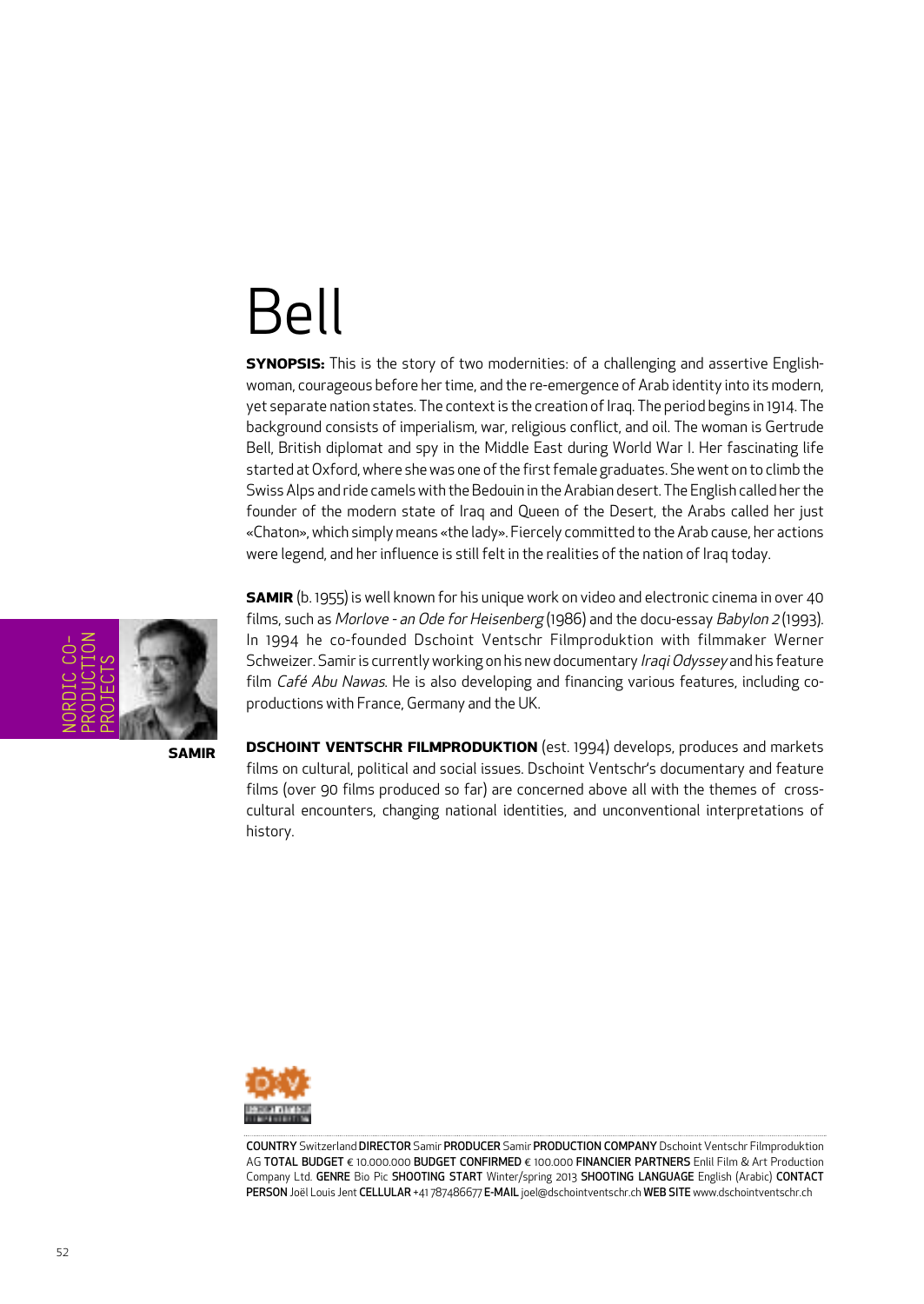# A Glass of Milk, Please

**SYNOPSIS:** Dorte has never dreamed about the great adventure. She is fifteen years old and lives in the countryside of Lithuania. Her dreams are concrete and close. She dreams not of princes on horseback, but of Nikolai, the baker's son, of a little less poverty and of a dad who's still alive.

Therefore she can hardly believe herself when she accepts an offer to go to Norway to work as a waitress. She can hardly believe that it is really her that sits in the back seat of the big Audi driving through Lithuania. An Audi with windows that cannot be opened.

A Glass of Milk, Please is based on Herbjørg Wassmo's novel, a heartbreaking story about hopelessness, dreams and survival.

**AUDRIUS JUZENAS'** main works include Murdered (1992, Best Debut Prize at Moscow IFF), It Also Snows in Paradise (1994, Interfilm Prize at Mannheim IFF), and Ghetto (2006, Nika Prize for The Best Foreign Film Russia). At the moment his *Excursionist* is in post-production.

**GINTAUTAS DAILYDA** is co-owner of the company SEANSAS Film. Feature films in the role as producer include: It Also Snows in Paradise (1994) and Ghetto (German-Lithuanian-Holland co-production, 2006).

**SEANSAS FILM COMPANY** was established in 1992 and was one of the first private film companies in Lithuania since the country regained its independence in 1990.

SEANSAS film is a creative group working with feature, TV and creative documentary projects. The primary output of the company is artistic (arthouse) productions for theatrical release and TV.



**AUDRIUS JUZENAS**



**GINTAUTAS DAILYDA**



COUNTRY Lithuania DIRECTOR Audrius Juzenas PRODUCER Gintautas Dailyda PRODUCTION COMPANY SEANSAS Film TOTAL BUDGET € 2.000.000 BUDGET CONFIRMED € 500.000 FINANCIER PARTNERS Film Fund of Lithuania (Ministry of Culture) GENRE Drama SHOOTING START 2012 SHOOTING LANGUAGE Lithuanian, Russian, Norwegian CONTACT PERSON Gintautas Dailyda CELLULAR +37 067540011 E-MAIL seansas@gogo.lt WEB SITE www.seansas.com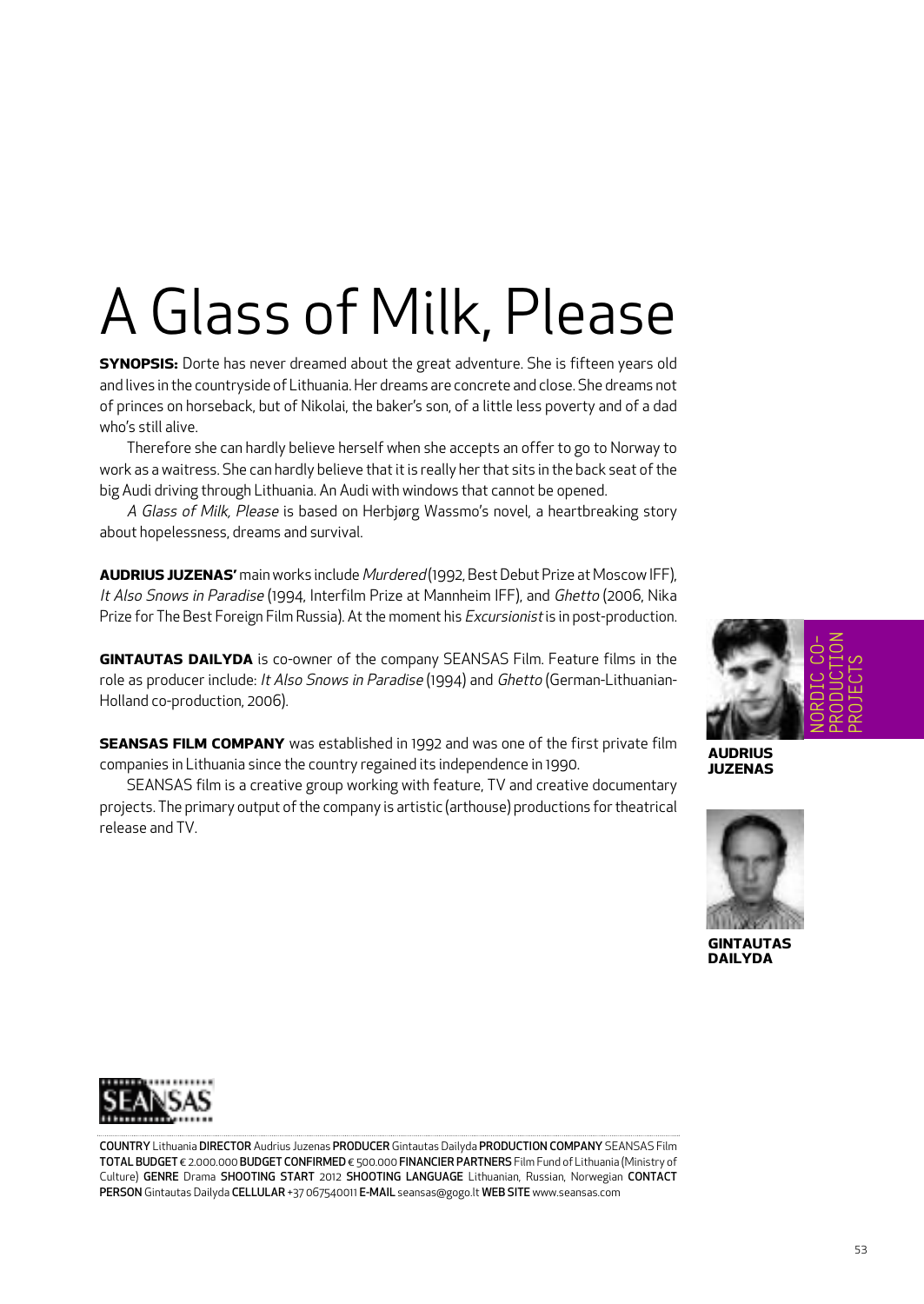# Hanibal – Prince of Logone

**SYNOPSIS:** Cameroon 1703, a black seven-year-old prince was kidnapped from the city of Logone and brought to the Russian court. He was adopted by Tsar Peter I, and became a full member of the imperial family – with its merciless factional struggles – and part of the gilded youth of the Russian aristocracy. He was an outstanding mathematician, and a first class military strategist; he became a rich landowner and came to the defence of the oppressed people of Estonia. How was it possible for this son of Africa to achieve so much in spite of his difference and his origins in a country where his fiercest adversary, the all-powerful generalissimo of the army, saw him as a dangerous foreigner. What was the secret of his success, unsurpassed even two hundred years after his death? What became ofthe dynasty he founded with a Swedish baroness far from Logone?

**GÉRARD CORBIAU** (b. 1941) is a Belgian film director which started his career as a documentary filmmaker at the RTBF (Belgian television station). He is best known for his costume dramas about music, The Music Teatcher (1987), Farinelli (1994) and The King is Dancing (2000). The first two were nominated for the Academy Award for Best Foreign Language Film.

**TATJANA MÜLBEIER** (b. 1966) have a Master of Fine Arts from All-Union Institute of Cinematography in Moscow, and works as producer at Cinema Nouveau/MTU Otaku in Estonia. In 2005 she co-produced the short film Euroflot, the Estonian segment from the film Visions of Europe. This was a co-production with Zentropa Denmark.

**CINEMA NOUVEAU/MTU OTAKU** was founded in 2003. Their main field of activity is film production and distribution. They have theatrically released more than 10 titles per year in Estonia, Latvia and Lithuania. Organizer of annual Film Festival of Japanese animation (JAFF) in Tallinn and Estonia, and the film festival Far Distances.



COUNTRY France/Estonia/Russia/Italia/Belgium/Cameroon DIRECTOR Gérard Corbiau PRODUCER Sidney Kotto (France), Tatjana Mülbeier (Estonia) PRODUCTION COMPANY Dagan Global Production (France), Cinema Nouveau / Otaku (Estonia) TOTAL BUDGET € 13.800.000 BUDGET CONFIRMED € 4.200.000 FINANCIER PARTNERS CNC, Fonds Sud Cinemas, Eurimages GENRE Historical adventure drama SHOOTING START Winter 2012 SHOOTING LANGUAGE English CONTACT PERSON Tatjana Mülbeier CELLULAR +37 258141452 E-MAIL muelbeier@smail.ee WEB SITE www.tangerines.ee



**GÉRARD CORBIAU**



**TATJANA MÜLBEIER**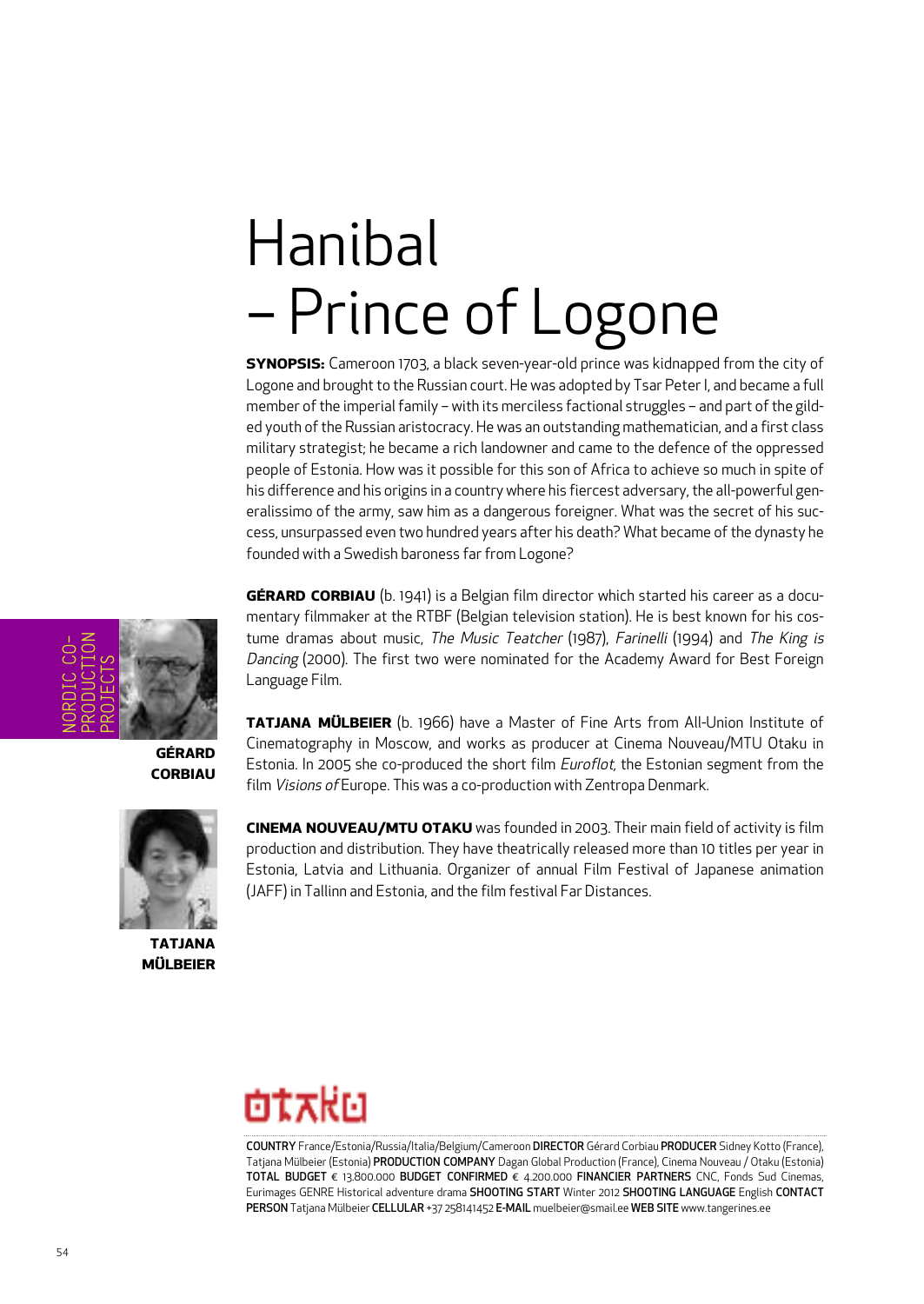## Iris

**SYNOPSIS:** It's been a very long time since humans lived on Earth. Thousands of years ago, when they were forced to leave, Earth was ruined by over-exploitation. A return in the foreseeable future seemed impossible. Eventually the humans found another solar system with the inhabitable planet Betalós. But even though they lived here for several generations, it never felt like home. A collective depression had slowly grown, and made them strangers even too themselves. The memories of Earth are vague, almost mythic.

Secret missions to search for new solar systems were initiated by different governments. On one of these missions, a space shuttle with six crew members and eight incubated children gets lost. For months they drift farther and farther out in space. When the shuttle finally gets operative again, they have lost all contact with Betalós, yet the radar indicates what looks like a solar system. After a long discussion, four of the crew members win the vote to set course for the unknown. With minimal oxygen resources, it's a one-way ticket journey.

**OLE GIÆVER** (b. 1977) graduated from the Nordland College of Art and Film in Lofoten, and the Konstfack Art Academy in Stockholm. He has been nominated for the European Film Awards for Best Short Film (Tommy) in 2007. In 2010 he wrote, directed and produced his feature film debut, The Mountain. The film was selected for the Panorama program of the Berlinale 2011.

**MARIA EKERHOVD** has produced more than 10 short films, among other *Sniffer* (directed by Bobbie Peers), which won the Palme d'Or at the Cannes Film Festival in 2006. Maria has produced two feature films, Shooting the Sun (Jackman, 2009) and Vegas (Vikene, 2009). In 2011 Ekerhovd was selected as the Norwegian "Producer on the Move" in Cannes.

**MER FILM AS:** The ambition of Maria Ekerhovd, and the company profile of MER FILM, will be to develop and produce Norwegian and international art films by directors with a personal artistic vision and the ability to transcend borders, artistically as well as geographically.





**OLE GIÆVER**



**MARIA EKERHOVD**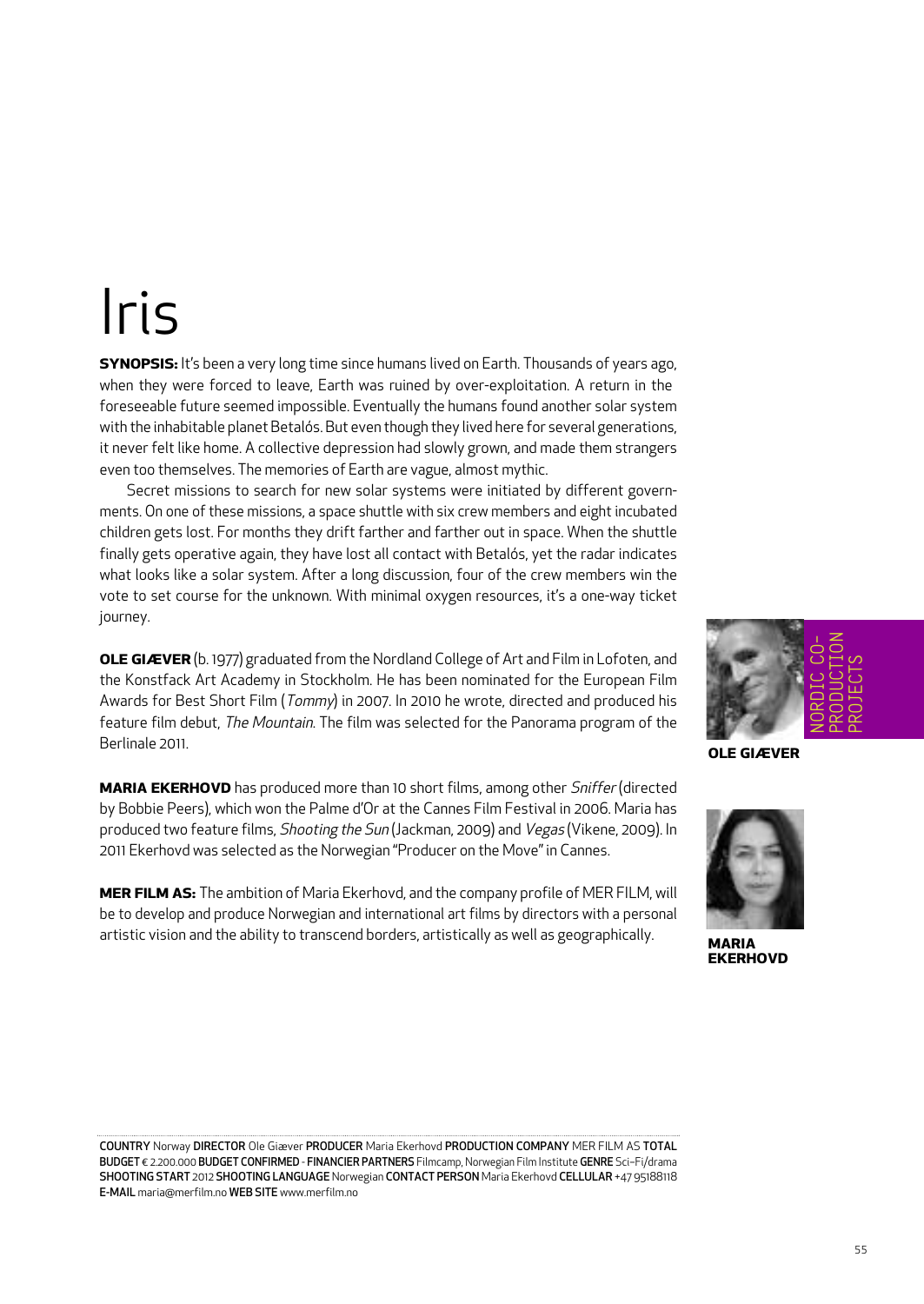#### Metro

**SYNOPSIS:** Metro is a tragicomedy set in a modern metropolis. The film follows five young people, around thirty years old, who seem to have it all. They seem on the top of the world and the future belongs to them. The young mother, the happy-go-lucky single, the successful businessman and the creative talent are all role models for their generation.

When for various reasons they find themselves in a personal crisis, an ensemble film starts to unfold, investigating the feelings and relations underneath the surface.

We get an embarrassingly funny and painfully familiar look behind the façade of our characters. Although they become increasingly isolated, it turns out that even in loneliness no-one is really alone and true happiness is for the taking.

**MARCEL VISBEEN** (b. 1966) is a writer/director. His debut short Elvis Lives! (1997) was an international success. After that he made several TV movies, including the thriller Public Enemy (2005). His first feature film Linoleum premiered at Mill Valley Film Festival 2009 and won awards at Los Angeles International Film Fest and Milano International Film Fest. Metro will be his second feature film and is, just like the previous one, developed in close collaboration with the cast.

**TRENT** (b. 1971) studied Economics and Philosophy at the University in Amsterdam between 1988 and 1992. In 1997 he graduated from the National Film Academy. Since the end of 2005 he is the owner of the production company NFI Productions. His previous features have been screened in Berlin, Cannes, New York, São Paulo and London amongst other festivals, and the latest feature Hunting  $&$  Sons (2010) is currently travelling the international festival circuit.

**NFI PRODUCTIONS** was founded in 1992, leading to many international co-productions and awards. It is an independent film production company developing and producing high quality feature films. Our mission is to foster, reveal and promote emerging talented directors and writers. To achieve this goal, NFI Productions works with a few directors and writers, typically over a long period of time.



COUNTRY Netherlands DIRECTOR Marcel Visbeen PRODUCER Trent PRODUCTION COMPANY NFI Productions TOTAL BUDGET € 1.400.000 BUDGET CONFIRMED € 700.000 FINANCIER PARTNERS Dutch Filmfund, Rotterdam Media Fund, Benelux Film Distributors, Netherlands Film Institute GENRE Tradicomedy SHOOTING START Autumn SHOOTING LANGUAGE Dutch, English CONTACT PERSON Trent CELLULAR +31 624607869 E-MAIL trent@nfi.nu WEB SITE www.nfi.nu



**MARCEL VISBEEN**



**TRENT**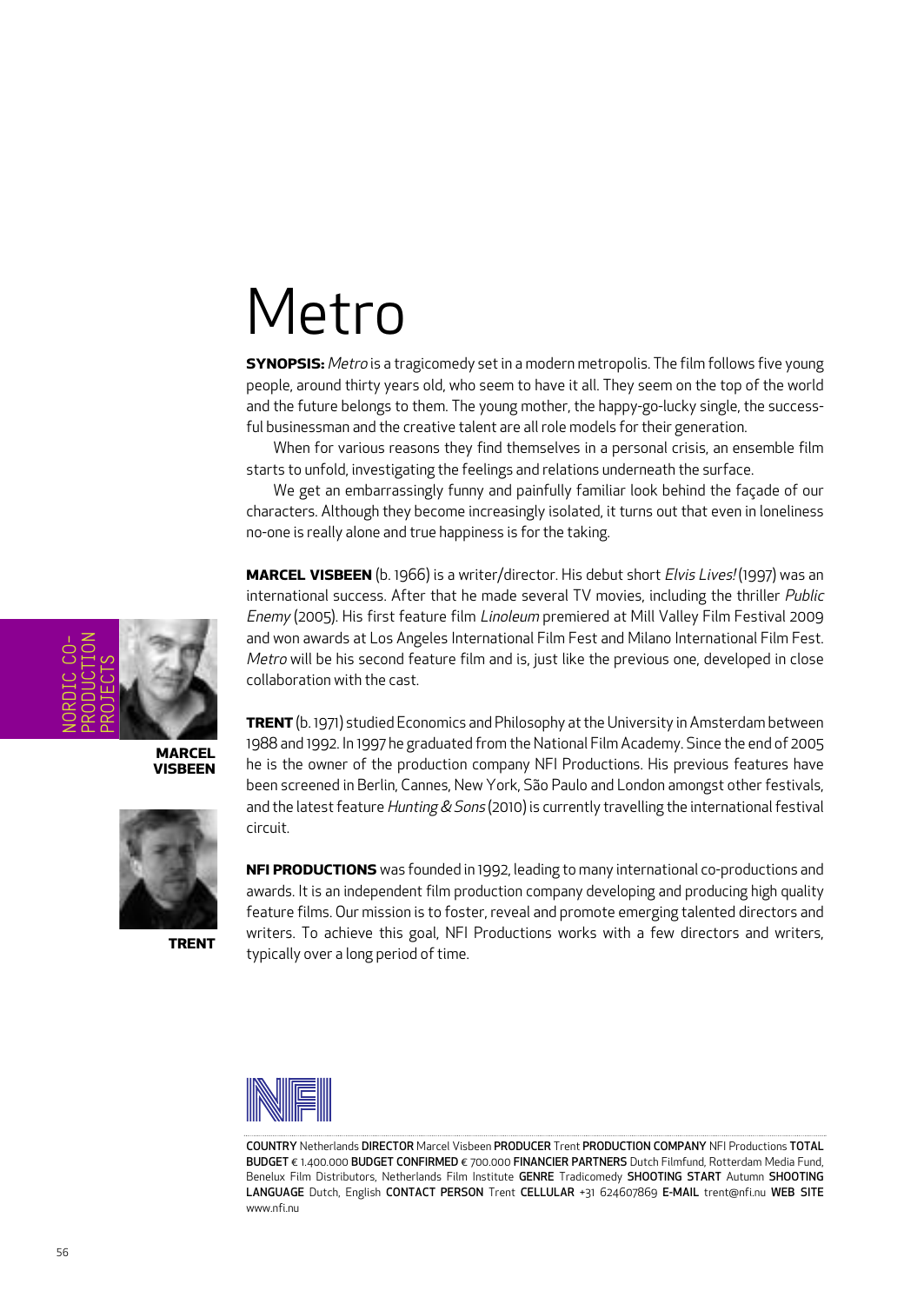## Nerds versus Vampires

**SYNOPSIS:** Fergus and Sebastian are best friends who have been running a sci-fi convention for 15 years. They are in the midst of a falling out, just as a team of beautiful vampires infiltrate the convention in search of virgin blood. The vampires, disguised as sci-fi bombshells like Princess Leia and Sailor Moon, establish a hive in the hotel pool and begin systematically killing and draining convention-goers to fill it.

Fergus meanwhile negotiates a love triangle between his adorably nerdy friend, Toa, and a cute, whimsical vendor named Emily. When Fergus and Sebastian realise that vampires are real, more than just their friendship is at stake, they must take matters into their own hands. But by the time they reach the hive, the vampire offspring have begun hatching. With time running out, Fergus and Sebastian must put their differences aside to kill the Oueen and save the convention.

**NICHOLAS TABARROK** is a film and television producer. Tabarrok was honoured by Variety as one the "Top Ten Producers to Watch" in 2008. Selected Filmography: Jail Bite (1999), The Life and Hard Times of Guy Terrifico (2004), Defendor (2009)

**DARIUS FILMS** is a film/television production company with offices in Los Angeles and Toronto. Since 1998, they have produced over a dozen features that have been sold around the world. Their most recent film, A Beginner's Guide to Endings starring Harvey Keitel, will be released theatrically in Fall 2011.



**NICHOLAS TABARROK**



COUNTRY Canada DIRECTOR TBC PRODUCER Nicholas Tabarrok PRODUCTION COMPANY Darius Films Inc. TOTAL BUDGET € 15.000.000 BUDGET CONFIRMED € 3.750.000 FINANCIER PARTNERS Tax Credits GENRE Comedy SHOOTING START 2012 SHOOTING LANGUAGE English CONTACT PERSON Nicholas Tabarrok CELLULAR +1 3107296868 E-MAIL Nicholas@dariusfilms.com WEB SITE www.dariusfilms.com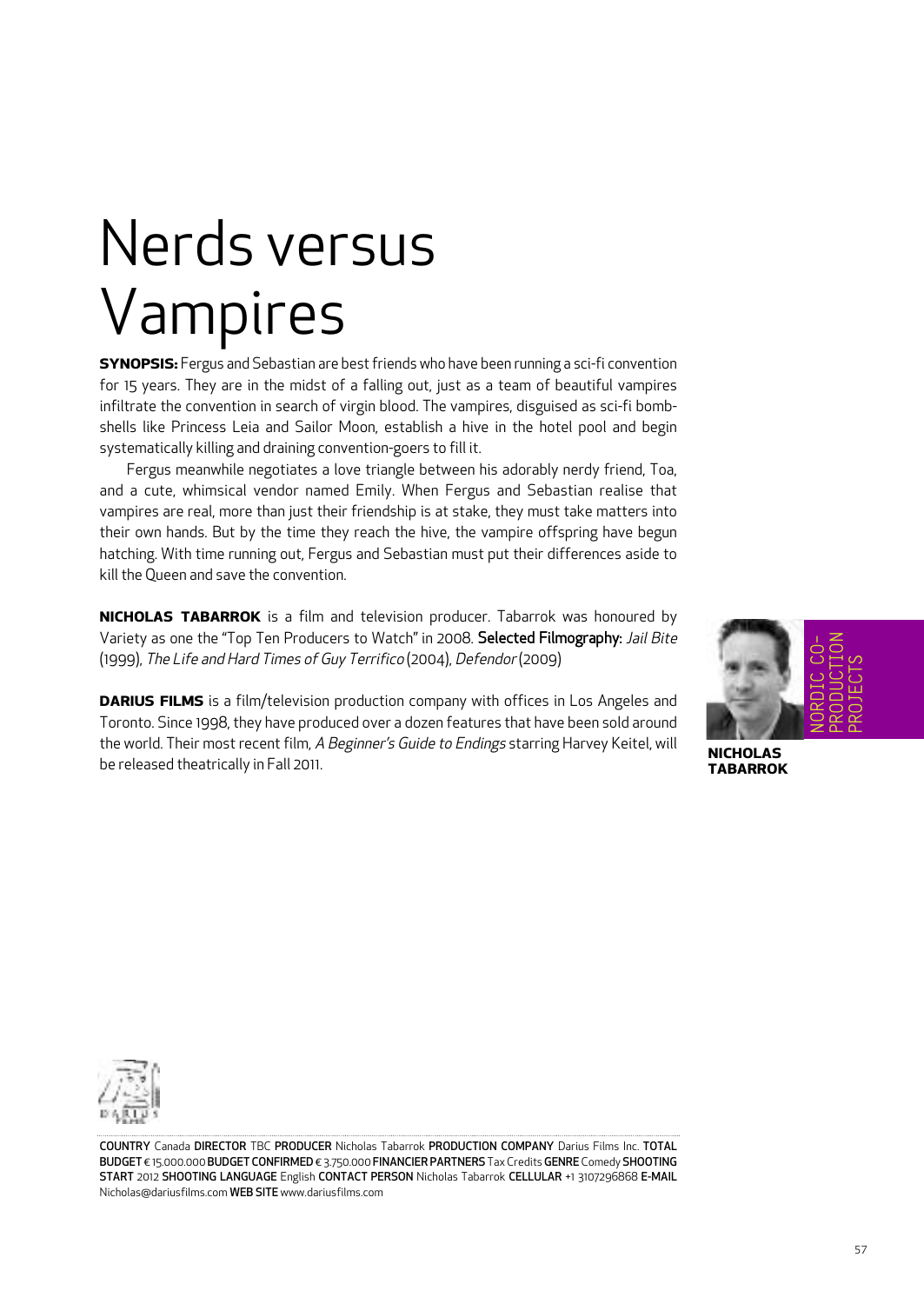## N.N.

**SYNOPSIS:** Hoek of Holland. Sunrise. The silhouette of <sup>a</sup> man in <sup>a</sup> red checkered coat rises from the river. He wades to the shore and disappears between the sand dunes, unnoticed by fishermen and passers-by on the pier. It is as if he doesn't exist; as if he is a ghost.

Peer Kolk is a forensic doctor from Rotterdam, who is looking at life from the sideline. Sure and professional in his work, which mainly consists of the identification of found bodies, but still searching and feeling awkward when it comes to the world of the living. The necessity to unravel a terrible secret forces him to start searching for his biological father, the man who was his mother's lover. Yet the result of this search isn't the discovery of the identity of his father, but finding the courage to step out of the shadows, into his own life. This leads to an encounter with a young Romanian woman, who tries to find her own identity in a city which isn't hers.



**INEKE SMITS**



**ELS VANDEVORST**

**INEKE SMITS** directed her first feature film, Magonia, in 2001, awarded with the Golden Tulip in Istanbul, The Circulo Precolombino de Oro in Colombia, and a special Mention ofthe Jury at Festroia, Portugal. Her second feature, The Aviatrix of Kazbek, was Closing Film at the International Film Festival Rotterdam 2010 and won the Commersant Press Prize in Moscow FF.

**ELS VANDERVORST** has a long track record within European cinema. She has co-produced films by Lars von Trier, Thomas Vinterberg and Aleksandr Sokurov. In recent years she has produced Winter in Wartime (Martin Koolhoven, 2008), which was on the short list for the Academy Awards. Future releases are Lena (Christophe van Rompaey, 2011) and The Zig Zag Kid (Vincent Bal, 2011).

**ZEST**'s focus is on the development and production of feature films, creative documentaries and transmedial productions with a distinctive signature by the makers. Quality, depth and creative power are the basic principles for our stories, no matter the audiovisual platform. The goal is to tell stories that make the audience move and add some flavor to their life.



COUNTRY Netherlands DIRECTOR Ineke Smits PRODUCER Maarten van der Ven, Els Vandevorst PRODUCTION COMPANY ZEST moving stories TOTAL BUDGET € 1.200.000 BUDGET CONFIRMED € 47.000 Euro FINANIER PARTNERS Netherlands Film Fund GENRE Drama SHOOTING START Spring 2012 SHOOTING LANGUAGE Dutch, Romanian, English CONTACT PERSON Maarten van der Ven CELLULAR +31 (6)41878497 E-MAIL maarten@zestmovingstories.com WEB SITE www.zestmovingstories.com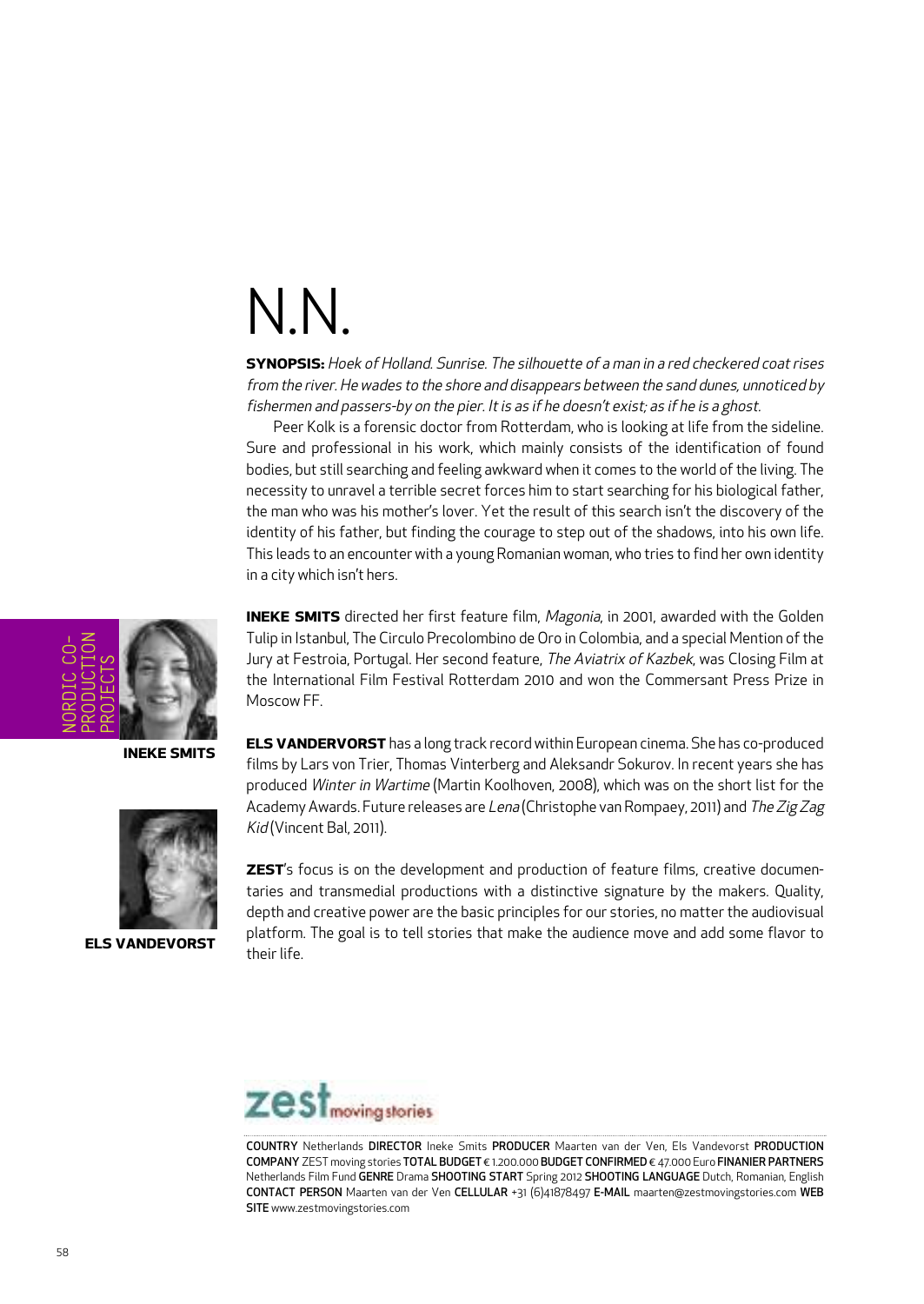# Nordfjord

**SYNOPSIS:** A bus driver (Morten) takes the same route each day to a remote fjord that is not only famous for its view, but also notorious as a haven for (future) suicides. Morten is from abroad; he once left for Norway in order to jump from a high cliff himself. One day he has a woman (Lara, Dutch) on his bus who buys a single ticket instead of a return. Knowing what that means, he decides to intervene for the first time. Slowly a bond grows between them that seems increasingly like real love. Lara rediscovers her strength and lust for life, but Morten is not capable of handling these new strong feelings.

The roles get reversed: Nordfjord is about a man who had given up life a long time ago, but in order to die with dignity he first has to be brought back to life by a woman who was looking for death, but rediscovered love.

**DANYAEL SUGAWARA** graduated in 2004 from the Dutch Film & Television Academy with his film The Quiet Zone (Jury Prize for Best Short Film at Augsburg Filmtage). Since then he has made two short films, a single play and a long feature film, Upstream (2009), which won the Audience Award at the Netherlands Film Festival.

**DIGNA SINKE** is a producer and director. Her first feature film, The Silent Pacific (1984), was selected for competition of the Berlinale. Belle van Zuylen – Madame de Charrière won the main prize at the 1994 Mannheim/Heidelberg festival. Since 2001 she has produced more than 20 films: experimental shorts, feature length documentaries and fiction.

**SNG FILM** was founded in 1979 by René Scholten, and focused on producing "author's films", fiction as well as documentary. Producer and director Digna Sinke took over in 2001. The aim remains the same: To produce interesting films with cinematographic quality."



**DANYAEL SUGAWARA**



**DIGNA SINKE**



COUNTRY Netherlands DIRECTOR Danyael Sugawara PRODUCER Digna Sinke PRODUCTION COMPANY SNG Film TOTAL BUDGET € 1.559.244 BUDGET CONFIRMED € 48.164 FINANCIER PARTNERS Netherlands Film Fund GENRE Drama SHOOTING START September 2012 SHOOTING LANGUAGE English, Norwegian CONTACT PERSON Digna Sinke CELLULAR +31 643249501 E-MAIL sngfilm@xs4all.nl WEB SITE www.sngfilm.nl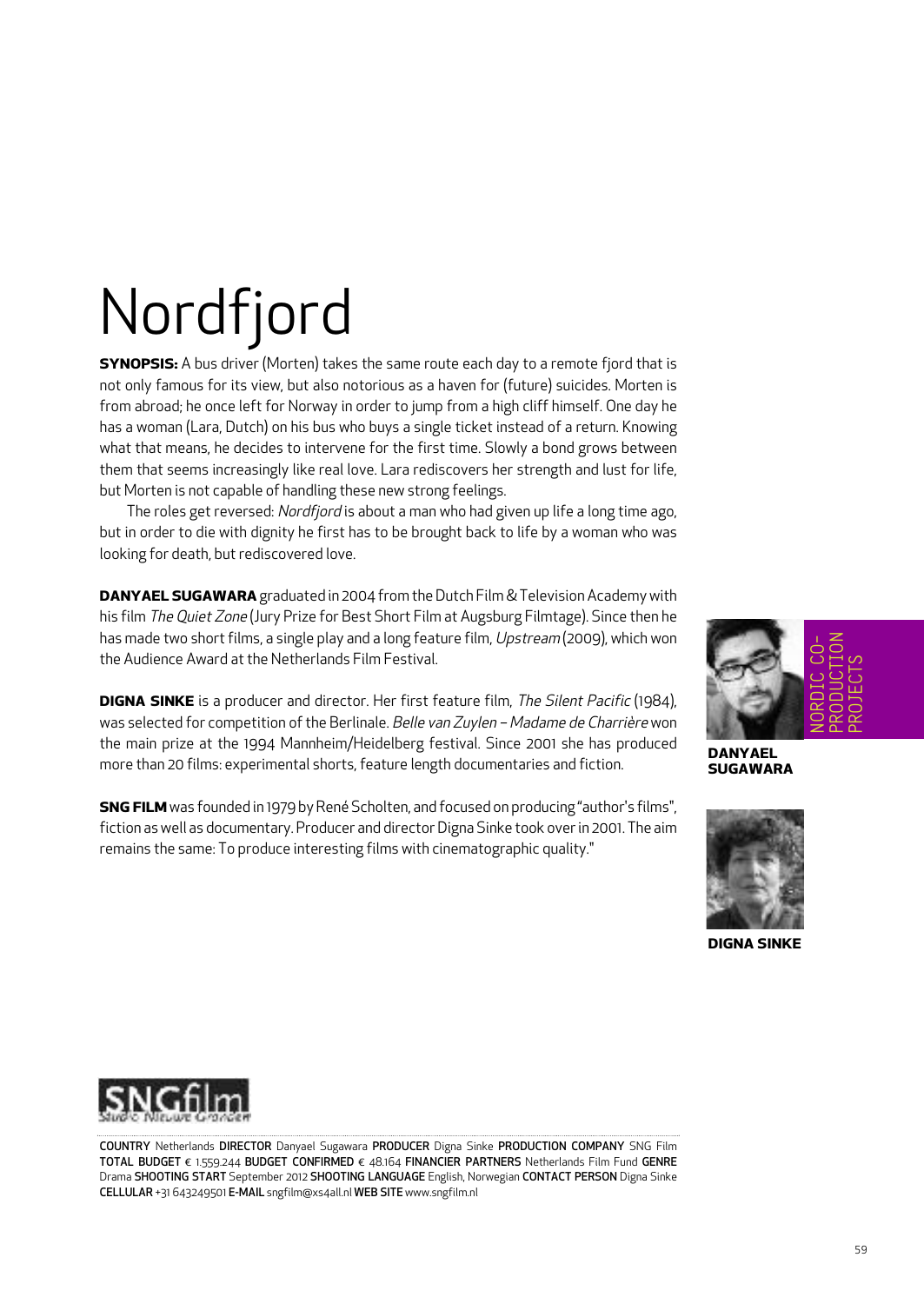# Only Susan

**SYNOPSIS:** Susan, a young Scandinavian woman, falls in love with the French- Canadian Alcide in Norway and they marry within a month. Then they accept the offer from an almost total stranger, Richard Starr, son and heir of a well-to-do Westmount family, and his French-Canadian wife Denise, to honeymoon at his lodge in Canada's far north. Richard's and Denise's marriage is in trouble. They have an argument, and Denise accidentally falls to her death. Richard, distraught, commits suicide using a gun on a rack in the lodge gun room. The gun, still in the rack when he pulls the trigger, slips back into position. Susan has been taking a nap. Alcide, in a canoe, has already seen Denise's body. Richard is dead; both hearthe shot that kills him. They are alone, their companions dead, suspicion and mistrust take over with disastrous results.

NORDIC CO-PRODUCTION PROJECTS

> **IZABEL GRONDIN**



**RICHARD NIELSEN** **IZABEL GRONDIN** has directed over 10 suspense shorts since her debut in 1994, She won the Jury Prize at the SPASM Festival (among other prizes at various festivals) and some of her films were screened at the world-renowned Fantasia Film Festival. Only Susan is her feature film debut.

**RICHARD NIELSEN** is an award-winning producer and writer. His main works as a producer include Labour of Love (1986), the children TV series The Little Vampire (1988), Ball Up! (1997) and the TV series Wingfield (1998-2001). He is president and founder of the independent Canadian television production company Norflicks.

**NORFLICKS PRODUCTIONS LTD** has earned a reputation for creating high quality, entertaining television. Norflicks' first production was the highly acclaimed dramatic children's series, The Little Vampire (1985), a co-production with Polyphon of Germany and Southern TV of the UK. Their co-production with Germany, the TV feature Bonhoeffer: Agent of Grace, won the Golden Nymphe Award for Best Television Movie at the 2000 Monte Carlo Film Festival.

#### **NORFLICKS** Productions Ltd

COUNTRY Canada DIRECTOR Izabel Grondin PRODUCER Richard Nielsen PRODUCTION COMPANY Norflicks Productions Ltb TOTAL BUDGET € 1.500.000 BUDGET CONFIRMED Yes FINANCIER PARTNERS Cinema Vault Distribution, Telefilm Canada, SODEC GENRE Suspense/Drama SHOOTING START Summer 2012 SHOOTING LANGUAGE English, French CONTACT PERSON Robert Appelbe CELLULAR +1 (905)8800898 E-MAIL rapinc@sympatico.ca WEB SITE www.norflicks.com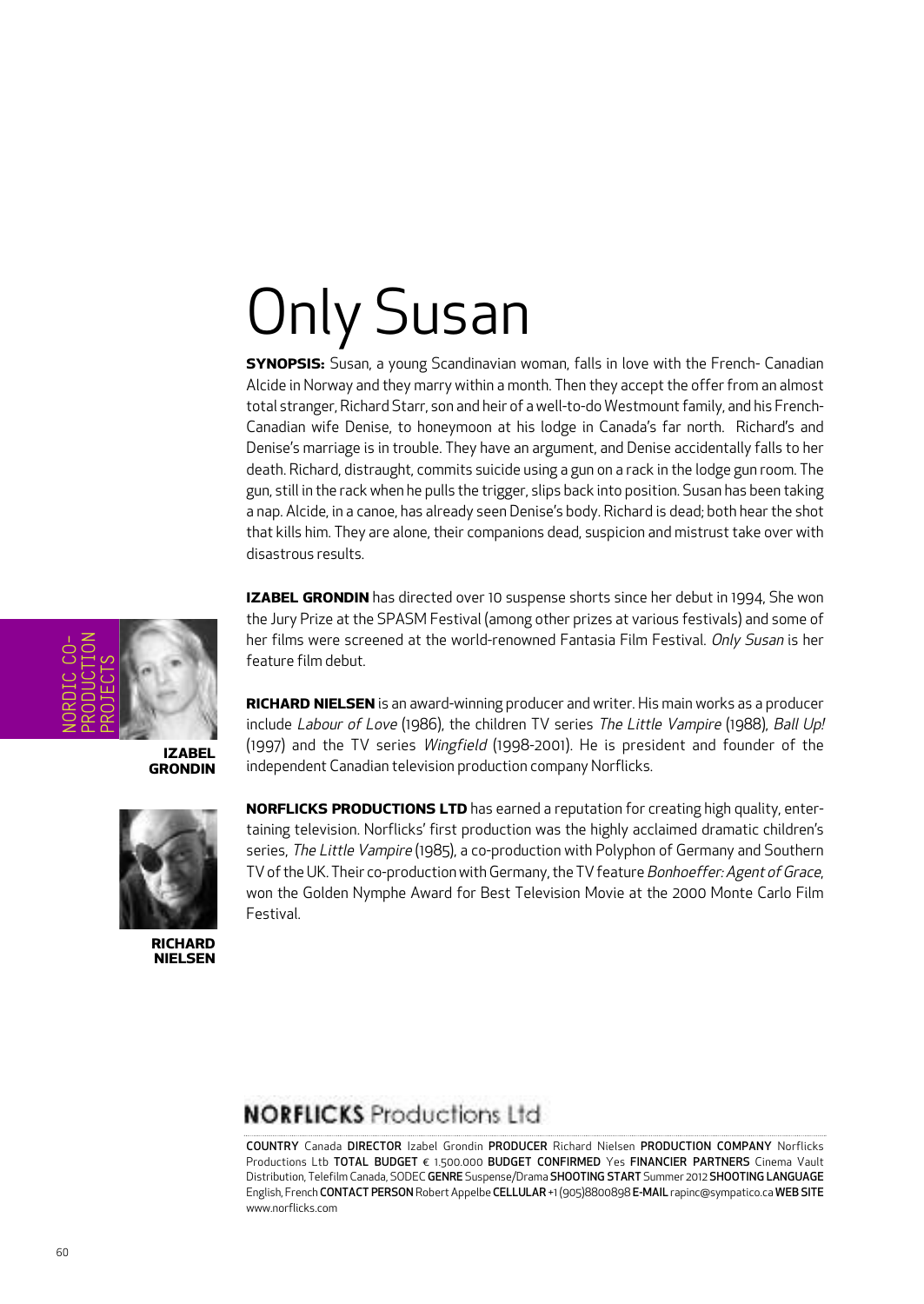# -e

**SYNOPSIS:** Andris is a pharmaceuticals salesman in his fourties, he earns well, is divorced and a failure. Racing along a country road in the night, he causes a serious accident. The female passenger of the other car is dead, the female driver is motionless. Is she dead? He loses his nerve and flees.

Ljuba was a party girl, tantalising, playful, desirable. After the accident she becomes wheelchair-bound and remains crippled for the rest of her life. Ljuba withdraws, rejects her friends and trains her arms obsessively, driven by only one wish:to find the guilty driver and punish him.

Andris wants to relieve his guilt and seeks out the unknown woman from the night of the accident. He finds out who she is, where she lives and moves into the same block of flats in which Ljuba lives. Ljuba has no idea that Andris is the man she is hunting down. She becomes used to himand begins to trust him, while he yearns forthe opportunity to confess to her.He takes the plunge and gropes for the right words, but doesn't find the courage. Ljuba starts to come out of her shell, she finds enjoyment in life and comes to terms with her crippled body. She now trusts Andris so much that she sleeps with him and falls in love with him. And so she comes ever closer to the guilty man.

**ALEXANDER HAHN** (b. 1967) studied at the National Film school in Vienna and lives and works in Vienna and Riga. His collaborative partners include Maria de Medeiros, Dominique Pinon, Chulpan Khamatova and Detlef Buck. Selected filmography: Far Away from St. Petersburg (1992), Midsummer Madness (2008)

**GUNTIS TREKTERIS** (b. 1968) is a producer of feature films, including Midsummer Madness (2008), co-production with Austria and UK, The Dark Deer (2007), co-production with Austria, Handful of Bullets (2005), co-production with Sweden and Leaving by the Way (2001), in addition to the internationally acclaimed documentaries My Mother's Farm(2009), Egg Lady (2001) and Flashback (2002) - all screened in Competition at IDFA, Ferry and in Official Selection in Cannes IFF.

**EGO MEDIA** was established in 2005 by Guntis Trekteris. The company's main activity is the production of fiction and documentaries for local and international audiences as well as service productions.

COUNTRY Latvia DIRECTOR Alexander Hahn PRODUCER Guntis Trekteris PRODUCTION COMPANY Ego Media TOTAL BUDGET € 1.200.000 BUDGET CONFIRMED € 50.000 FINANCIER PARTNERS Media Plus, Latvian National Film Centre GENRE Drama SHOOTING START 2012 SHOOTING LANGUAGE TBC CONTACT PERSON Guntis Trekteris CELLULAR +37 129219373 E-MAIL guntis@egomedia.lv WEBSITE www.egomedia.lv



**ALEXANDER HAHN**



**GUNTIS TREKTERIS**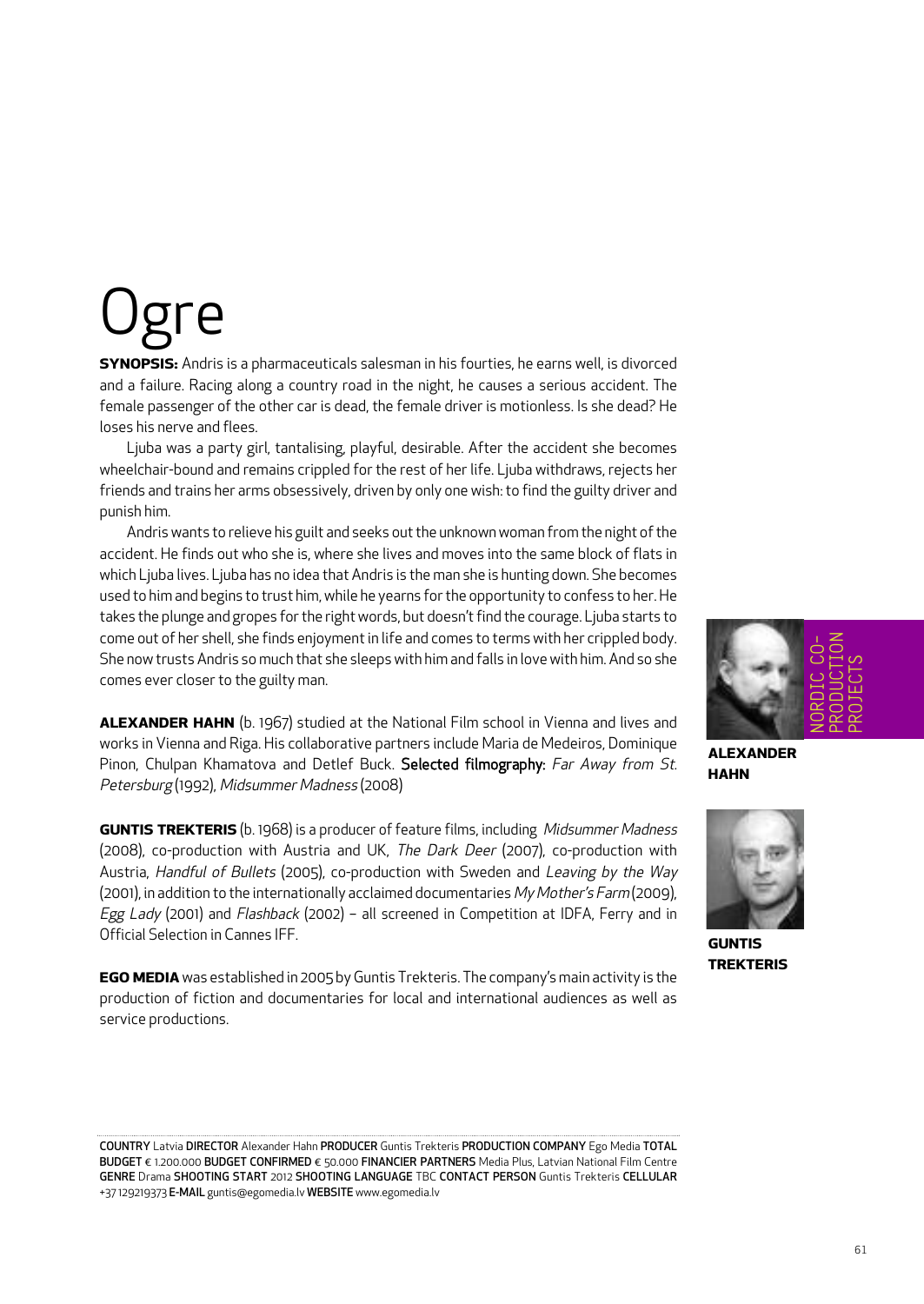#### A Playground for Heroes

**SYNOPSIS:** Reinold Minach, Leo Degaspari, Michael "Much" Gratt – three mountaineers from South Tyrol – cross Greenland at its widest point in the summer of 1983. With just minimal food provisions and no radio equipment. They are travelling on foot. 1400 kilometers. Each of them harnessed to their sledges.

It's an experiment - mainly a psychological one, as it turns out. Only a few hours after the helicopter drops them off in a bay east of the island, the arguments begin. There will be no reconciliation for the rest of their journey. The dispute explodes into a hatred only possible on the tabula rasa of such a location, a pure hatred. After incredible exertions, they reach their destination. Today, at least one of the men believes that hatred was paramount to their survival.

**GABRIELE KRANZELBINDER**, former managing director of Amour Fou, has set up a new company focusing on the production of high quality and author-driven feature and documentary films for the international market. Her feature film productions include Crash TestDummies (2005), Taxidermia (2006) and Tender Son – The Frankenstein Project(2010).

**KGP** focuses on the production of high quality and author-driven feature, TV and documentary films for the international market. KGP looks back on long-term experience in international co-production, executive production and is a strong partner for international companies who want to shoot in Austria.



COUNTRY Austria DIRECTOR TBA PRODUCER Gabriele Kranzelbinder PRODUCTION COMPANY KGP Kranzelbinder Gabriele Production TOTAL BUDGET € 3.000.000 BUDGET CONFIRMED € 110.000 FINANCIER PARTNERS Austrian Film Institute, MEDIA Programme of the European Union, BLS – Business Location Südtirol GENRE Drama SHOOTING START 2012 SHOOTING LANGUAGE German CONTACT PERSON Gabriele Kranzelbinder CELLULAR +43 6643583642 E-MAIL kranzelbinder@kgp.co.at WEB SITE www.kgp.co.at



**GABRIELE KRANZELBINDER**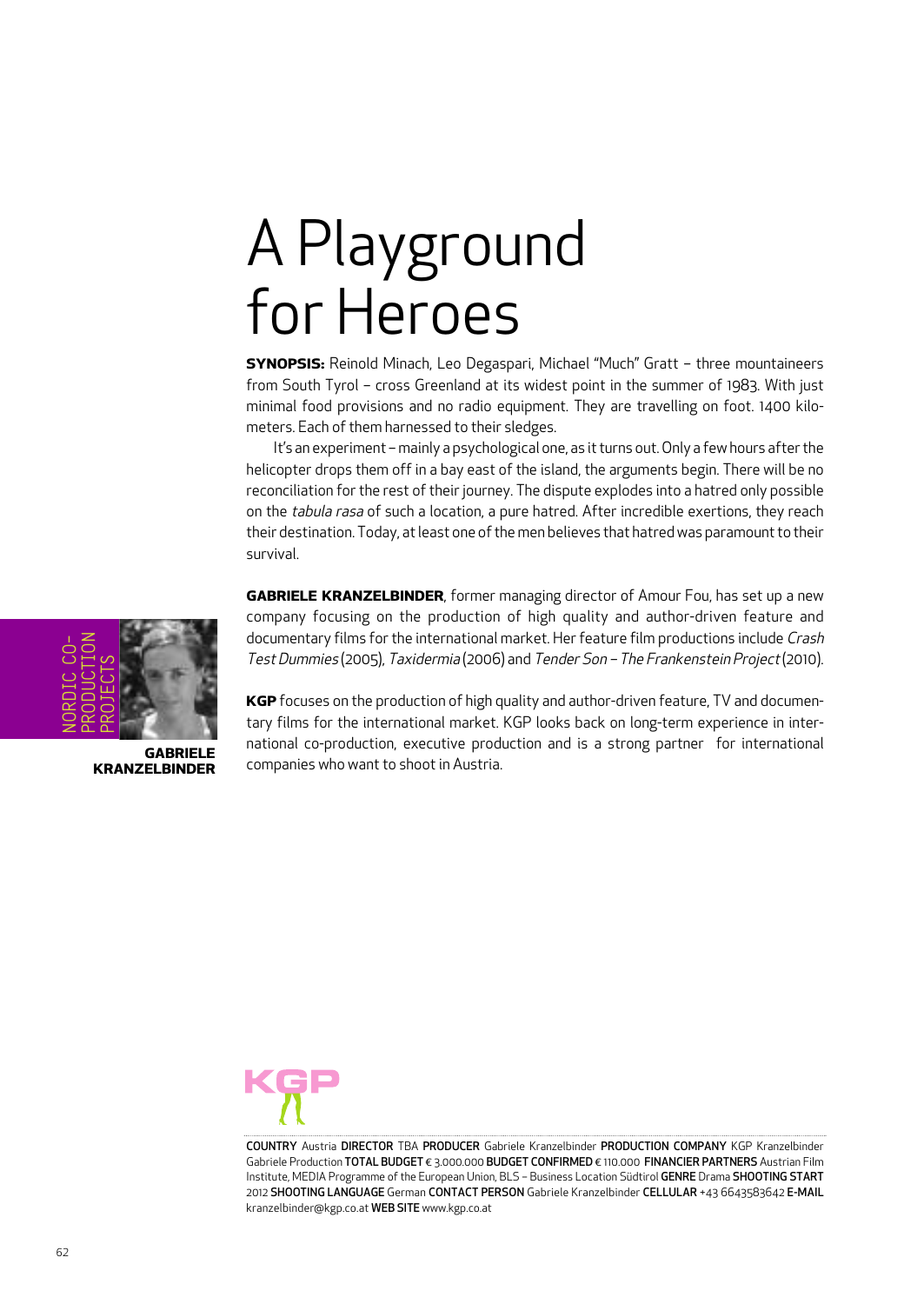# Playing the Ball

**SYNOPSIS:** 12-year-old Rahmane lives with his family in a small village in Africa. Rahmane helps his father with working the land, and in his spare time plays soccer with his friends. They don't have a real ball and play soccer barefoot, but this doesn't make the game less exciting. Then important people from a city soccer club come to visit and watch the boys play, and together with his best friend Tigani, Rahmane is selected for a soccer school in the big city. A dream comes true, and Rahmane's family hope they will get a better life.

At the school Rahmane works hard to keep up with the harsh soccer world. He loves playing soccer, but misses his safe village life. In the meantime, his friend Tigani gets himself in a lot of trouble and is sent back home.

Rahmane's hard work pays off and he gets selected for a training camp in the Netherlands. In this cold country his career takes off but he realises he will never feel at home, and he won't fit in with his African home town any more either. He seems to have won, but at the same time he has also lost a lot. Luckily there is one great love that will always keep Rahmane going: His love for the ball.

**HANRO SMITSMAN** is a writer and director. He has directed several TV series and films, including *Engel en Broer* (2004) for which he won the Cinema award for Best Short Film at the Avance Film Festival. For Raak (2006) he received the Golden Berlin Bear. His feature film debut, Skin (2008), won the Movie Squad Award during the Dutch Film Festival.

**BURNY BOS** is President and shareholder of BosBros and has produced dozens of awardwinning TV programmes and films. These include Abeltje (1999), Minoes (2000) and Het Paard van Sinterklaas (2005). Ben X (2007) received Grand Prix des Amérique at Montréal World Film Festival and the Heineken Red Star Award at Palm Springs International Film Festival.

**BOSBROS** produces feature films and television series. Over the years BosBros has specialized in producing for various target groups: pre-school children, school children and family audiences. On the international market of family entertainment BosBros is a regular seller. Several titles have been sold to more than 25 countries.

**RUUD VAN DER HAYDE** has worked as line producer for all major producers in the Netherlands. He have run BosBros' financial department since 2008 while in charge of all running productions, with a strong emphasis on development of new projects. Upcoming releases are Alfie, the Little Werewolf and The ZigZagKid.



COUNTRY Netherlands DIRECTOR Hanro Smitsman PRODUCER Burny Bos PRODUCTION COMPANY BosBros TOTAL BUDGET € 1.250.000 BUDGET CONFIRMED € 318.500 FINANCIER PARTNERS Dutch Filmfund, Broadcaster AVRO, CoBO Fund, Distributor BFD-Inspire GENRE Childrenfilm 9+ SHOOTING START Spring 2012 SHOOTING LANGUAGE English, Dutch CONTACT PERSON Ruud van der Heyde and Burny Bos CELLULAR +31 653528903 (Burny Bos) E-MAIL Hanneke@bosbros.com/ruud@bosbros.com WEB SITE www.bosbros.com



**HANRO SMITSMAN**



**BURNY BOS**



**RUUD VAN DER HAYDE**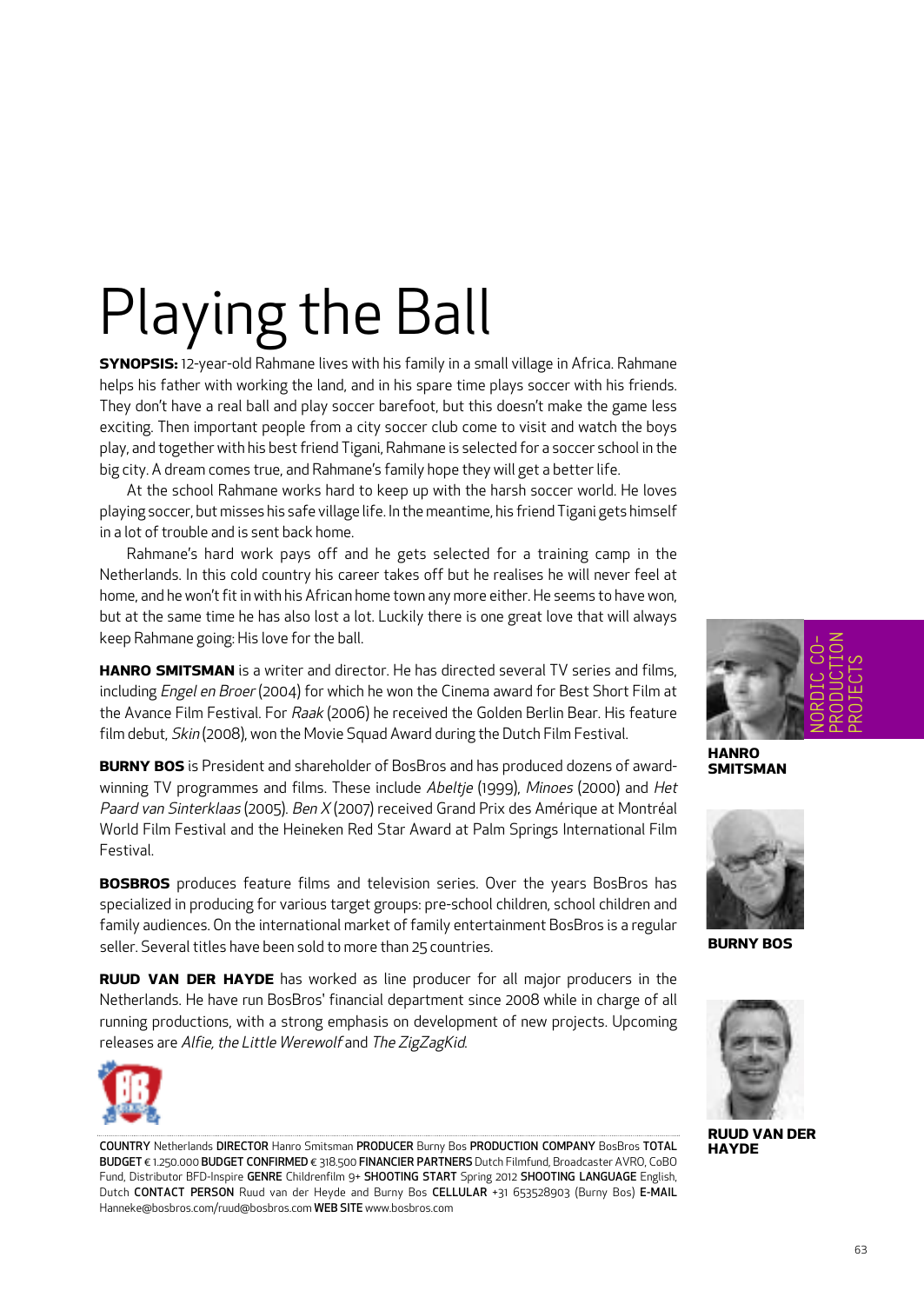## Queen Kristina - Royal Rebel

**SYNOPSIS:** The story centres around Kristina and the two men and two forces – Lutheran and Catholic – in her life, represented by the Chancellor and her regent, Axel Oxenstierna, and the French Ambassador, Hector Pierre Chanut. Kristina is a shrewd politician and peacemaker who led the negotiations that marked the end of the Thirty Years War between Protestants and Catholics. She also dreamt of education for all her subjects, but her ideals did not meet with the approval of a country whose glory was forged through war. The conservative Lutheran court was highly suspicious of her attraction to the beautiful young lady-in-waiting, Ebba Sparre, and by the influence of the free thinkers who hailed from southern and Catholic climes. Attracting particular suspicion was the philosopher, Rene Descartes, a friend of Chanut's who came to teach Kristina.

This is the story of an enigmatic young woman in conflict, torn between reason and passion; between her woman's body and being raised as a prince; between the ancient and modern worlds; and between the brilliance of her educated mind and the terror of emotions she cannot understand. She is finally able to reconcile the contradictions and find peace when she no longer clings to the vision of herself as a sovereign.

**MIKA KAURISMÄKI'**s first film, The Liar (1980), marked the beginning of cinema for the Kaurismäki brothers and started a new era in Finnish cinema. He has since directed films around the world and the list includes The Worthless (1982), L.A. Without <sup>a</sup> Map (1998), The House of Branching Love (2009) and Brothers (2011).

**ANNA STRATTON** is an award-winning film producer and the president of Toronto-based Triptych Media. Among her recent releases are High Life (2009), starring Timothy Olyphant, and Emotional Arithmetic (2007), starring Susan Sarandon, Christopher Plummer, Gabriel Byrne and Max von Sydow.

**TRIPTYCH MEDIA INC.**, was estabished in 1994 by Robin Cass and Anna Stratton. Together they bring backgrounds in theatre and the visual arts to produce distinct, character-driven filmand television entertainment. Triptych Media Inc. has developed and produced bold film and television entertainment and is an active co-production partner internationally and within Canada.



COUNTRY Canada DIRECTOR Mika Kaurismäki PRODUCER Anna Stratton PRODUCTION COMPANY Triptych Media Inc. TOTAL BUDGET € 8.000.000 BUDGET CONFIRMED € 2.400.000 FINANCIER PARTNERS Svensk Filmindustri, Starhaus Filmproduktion, Chic Films, Marianna Films Oy GENRE Historical drama SHOOTING START April 2012 SHOOTING LANGUAGE English CONTACT PERSON Anna Stratton CELLULAR +1 4163011730 E-MAIL anna@triptychmedia.ca WEB SITE www.triptychmedia.ca



**MIKA KAURISMÄKI**



**ANNA STRATTON**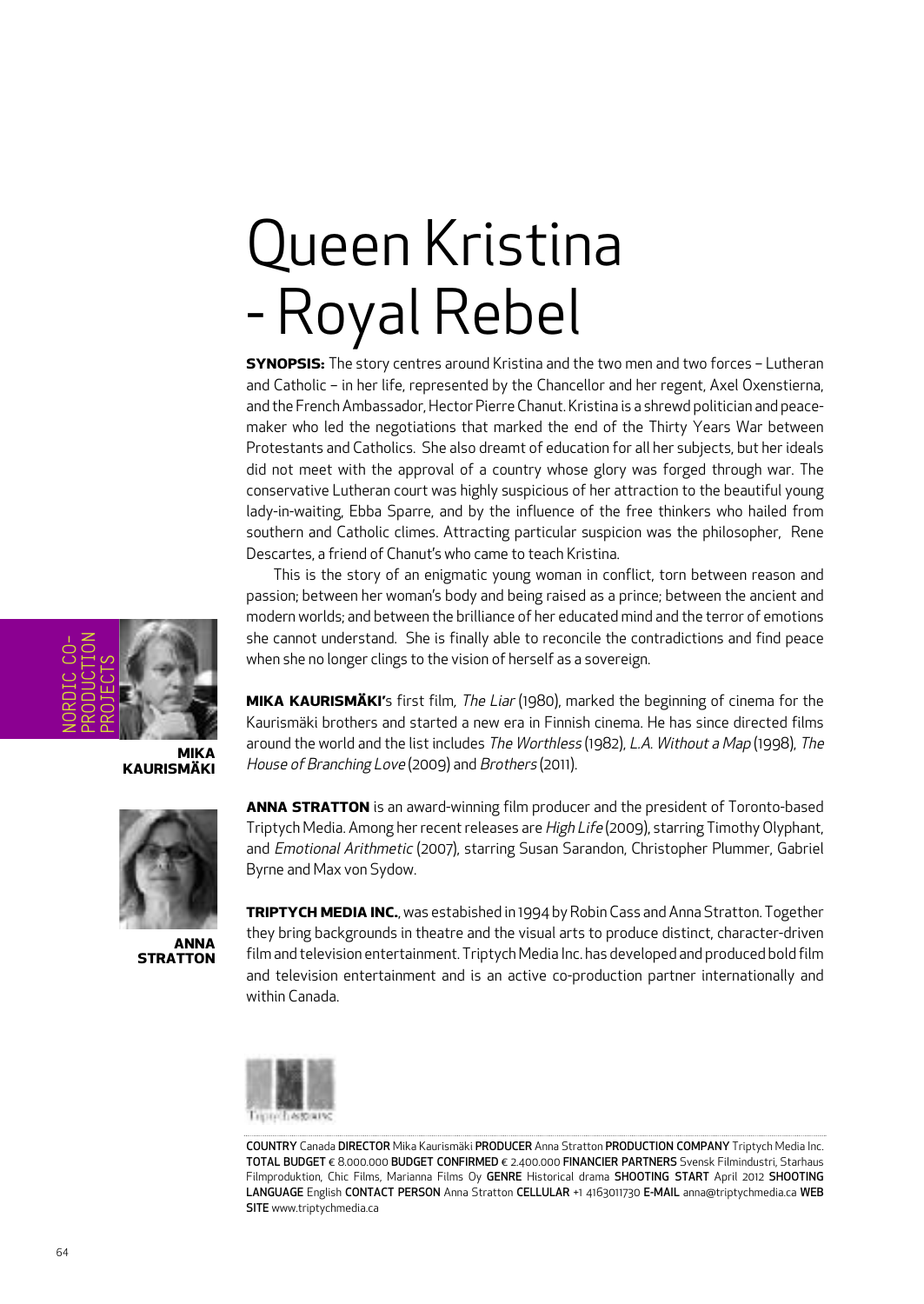#### Rosie

**SYNOPSIS:** The successful gay writer Lorenz Meran (40) has just finished a new novel when his mother Rosie (73) suffers a stroke. An absolute inconvenience for him, Lorenz has to travel back-and-forth to his childhood home in order to take care of her. There he is not only confronted with his stubborn and non-conformist mother, but also with his sister Sophie (43) who is envious of his success and independence.

Overwhelmed by his encounter with sickness and ageing, Lorenz throws himselfinto an affair with Mario (23), a young fan of him and his books. But when Mario starts making serious demands, it becomes too much for Lorenz. Although he feels drawn to him, Lorenz avoids responsibility for the younger man. When Rosie scares away the household help whom Lorenz had hired for her and selects Mario as her caretaker, Lorenz finds himself completely in an inner dilemma. He would like to get rid of Mario, but at the same time needs him for his mother.

Simultaneously Lorenz gets emotionally involved in amother/daughter embroilment based on loaded familial issues that have been smouldering for years and now flare up once again. As one of Rosie's guarded family secrets is revealed – the homosexuality of Lorenz's and Sophie's father – Lorenz feels as if the rug has been pulled out from under him. Eventually the altered presumptions lead, however, to a hope of at least comforting new insights and prospects.

**MARCEL GISLER** debuted as a feature film director with Day Thieves (1984) which received the Silver Leopard at the International Film Festival in Locarno. All his following films, Sleepless Nights (1988), The Blue Hour (1992) and Fogi is <sup>a</sup> Bastard (1998), brought him awards and were considerable box office success.

**SUSANN RÜDLINGER** worked as a producer at Dschoint Ventschr Filmproduktion from 2002 to 2006. Her credits include award-winning titles such as Andrea Staka's acclaimed Das Fräulein (2006, Golden Leopard at the International Film Festival Locarno), Heart of Sarajevo (2007), Samir's Snow White (2005) and Manuel Hendry's Strähl (2005). Rüdlinger joined Cobra Film in 2007.

**COBRA FILM AG** was founded in 2001 by producer Valerie Fischer and the distribution company Filmcoopi Zürich. The objectives of Cobra Film are to develop and produce fiction and non-fiction feature films, both on a national as well as an international level, for an arthouse audience that loves humour, drama and emotional stories.



COUNTRY Switzerland DIRECTOR Marcel Gisler PRODUCER Susann Rüdlinger PRODUCTION COMPANY Cobra Film AG TOTAL BUDGET € 2.091.282 BUDGET CONFIRMED € 1.292.340 FINANCIER PARTNERS Zurich Filmfoundation, Regional Foundation St. Gallen, Federal office of culture BAK, Swiss Television, Suissimage, Filmcoopi (Swiss Distributor), MEDIA Programme of the European Union GENRE Drama SHOOTING START Autumn 2012 SHOOTING LANGUAGE Swiss German CONTACT PERSON Susann Rüdlinger CELLULAR +41 796639307 E-MAIL s.ruedlinger@cobrafilm.ch WEB SITE www.cobrafilm.ch



**JUDY HOLM**



**SUSANN RÜDLINGER**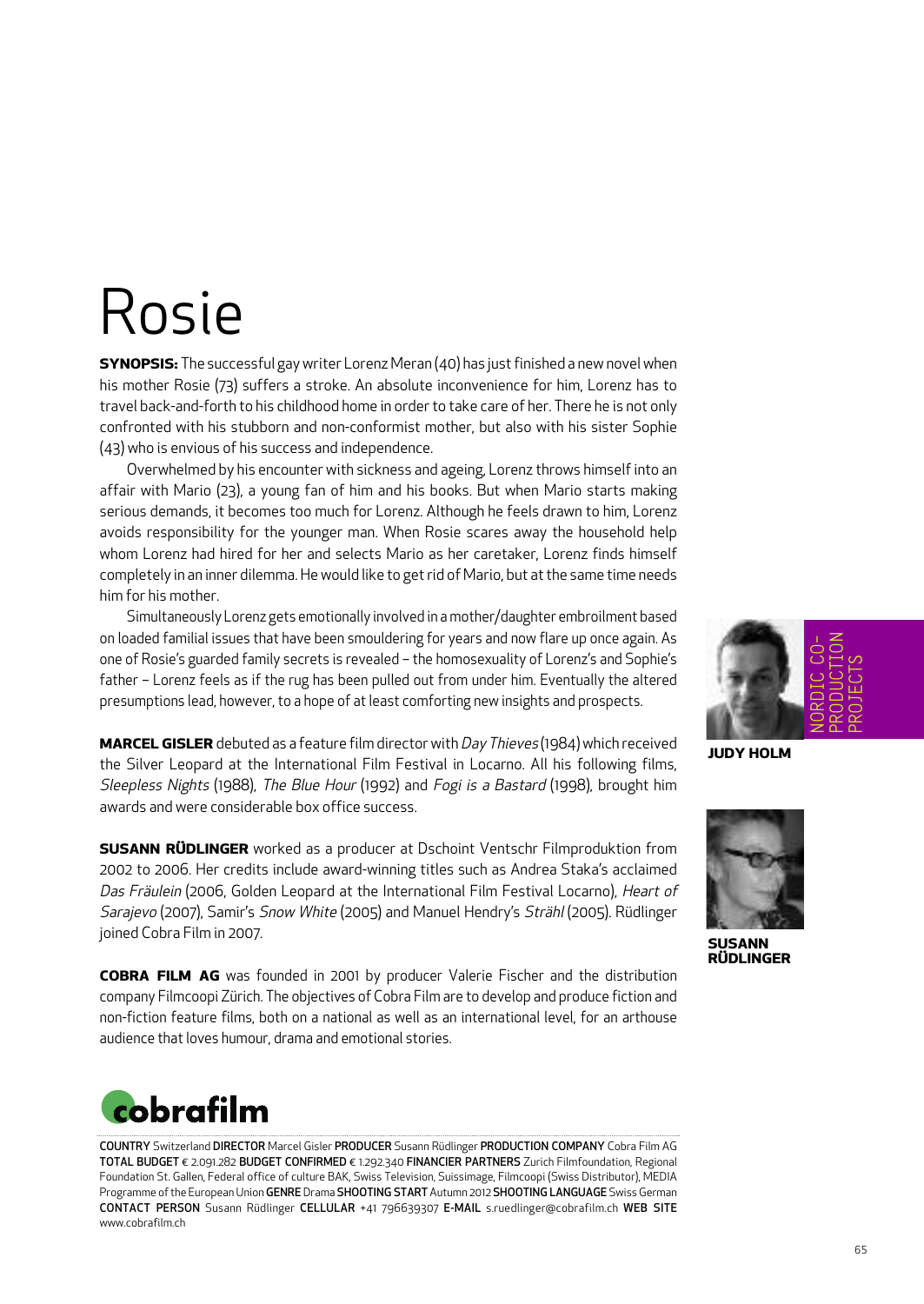#### Sailor Girl

**SYNOPSIS:** It is 1981. Kate McLeod (19), a budding photographer, signs on to a huge boat that carries ore and grain around the Great Lakes. But what begins as a lark will shape her life forever. Kate runs smack into a world of hard men and harder women and plunges into a reckless affair with bad boy sailor Boyd. Then a storm batters the boat and Kate risks her neck to photograph it. On leave, Boyd tricks Kate into smugling dope into Detroit. Kate confronts him and they have a terrible fight. When Kate's storm photographs prove the boat is no longer seaworthy, she must choose – save her friends' jobs, or possibly their lives. When she shows the pictures, Boyd vengefully sets the ship on fire. But he becomes trapped. Risking her own life, Kate runs back for him. For an instant their eyes lock – and then he jumps, never to resurface.

**JUDY HOLM** has produced several award-winning documentaries and drama features, including Victoria Day (2009), which premiered at the Sundance Film Festival. Holm is also writing the comedy The Return of the Fabulous 7 and developing Sailor Girl, The Ballad of Maura MacKenzie and Heaven Is Small. Prior to producing, Holm was VP Distribution for PolyGram Films, Canada.

**MARKHAM STREET FILMS**, (est. 2002) produces award-winning documentaries, including Radio Revolution: the Rise and Fall of The Big 8 (2004) and <sup>100</sup> Films & A Funeral (2007). MSF's feature Victoria Day premiered at the 2009 Sundance Film Festival. MSF's development slate includes feature comedies and drama, TV series and documentaries.



COUNTRY Canada DIRECTOR TBA PRODUCER Judy Holm RODUCTION COMPANY Markham Street Films Inc. TOTAL BUDGET € 3.200.000 BUDGET CONFIRMED € 900.000 FINANCIER PARTNERS Canadian Tax Credits, Telefilm t.b.c GENRE Coming-of-age SHOOTING START Summer 2013 SHOOTING LANGUAGE English CONTACT PERSON Judy Holm CELLULAR +1 4167258490 E-MAIL jholm@markhamstreet.com WEB SITE www.markhamstreetfilms.com



**JUDY HOLM**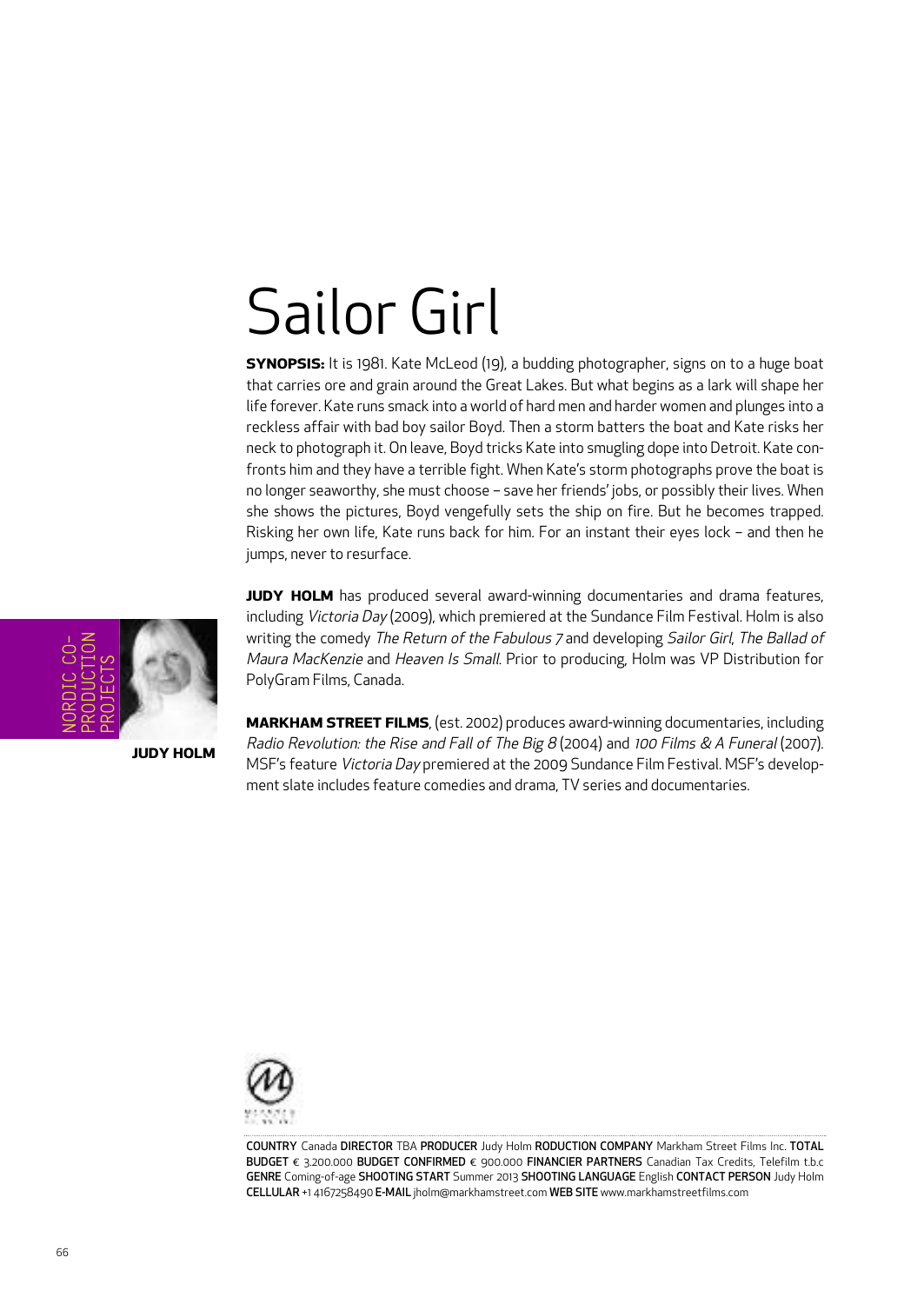## Spooks and Spirits

**SYNOPSIS:** When Anna and her boyfriend Ingi decide to sell the house Anna has recently inherited from her late father Ofeig, the father's ghost appears and makes one thing perfectly clear: his house won't be sold!

Prospective buyers are chased away by very strange events, which confirm that Ofeig, the ghost, is no different from what he was in life: a charming, but egoistic, alcoholic womanizer. Ingi tries to exorcise Ofeig, but the poltergeist world proves a tricky one. Instead of getting rid of Ofeig, another ghost is raised - a jealous former girlfriend of Ofeig. The dead lovers' bickering makes life in the house intolerable, the ghosts get ever more forceful, and selling the house is out of the question. But sometimes even ghosts can get too greedy. When Ofeig tries to drag an innocent young girl into his dimension, the situation calls for drastic measures.

**ÁGÚST GUDMUNDSSON** (b. 1941) got his education at the National Film and TV School in England. His feature films include Outlaw. The Saga of Gisli (1981), On Top (1982) which became the greatest box-office hit in Iceland, The Dance (1998), and The Seagull's Laughter (2001). He has also directed two mini-series in English, Nonni and Manni (1988) and Sea Dragon (1990).

**RUDI TEICHMANN** (b. 1955) have run B&T Film since 1987. For about 15 years he mainly produced Television Drama, before turning to feature films, which include two co-productions with Norway: Max Manus (2008) and Two Lives (to be shot winter 2011/12, starring Juliane Köhler and Liv Ullmann) as well as German movies, co-productions with UK, the Benelux and the US.

**ISFILM EHF** was founded in 1997 and had its main focus on feature film production in Iceland. Films in preparation: War below Zero, in co-operation with M&M Productions (Germany) and Barefoot Films and Egoli & Tossell (Germany). Spooks and Spirits is a cooperation with B&T Film (Germany) and M&M Productions (Denmark).



**ÁGÚST GUDMUNDSSON**



**RUDI TEICHMANN**



COUNTRY Iceland, Germany DIRECTOR Agust Gudmundsson PRODUCER Agust Gudmundsson, Rudi Teichmann PRODUCTION COMPANY Isfilm ehf TOTAL BUDGET € 1.500.000 BUDGET CONFIRMED € 656.467 FINANCIER PARTNERS B&T Film GmbH GENRE Black comedy SHOOTING START August 2012 SHOOTING LANGUAGE Icelandic, German CONTACT PERSON Agust Gudmundsson/Rudi Teichmann CELLULAR +35 48973397/+49 1624187089 (Rudi Teichmann) E-MAIL sagnaland@hive.is WEB SITE www.sagnaland.com/www.bt-film.de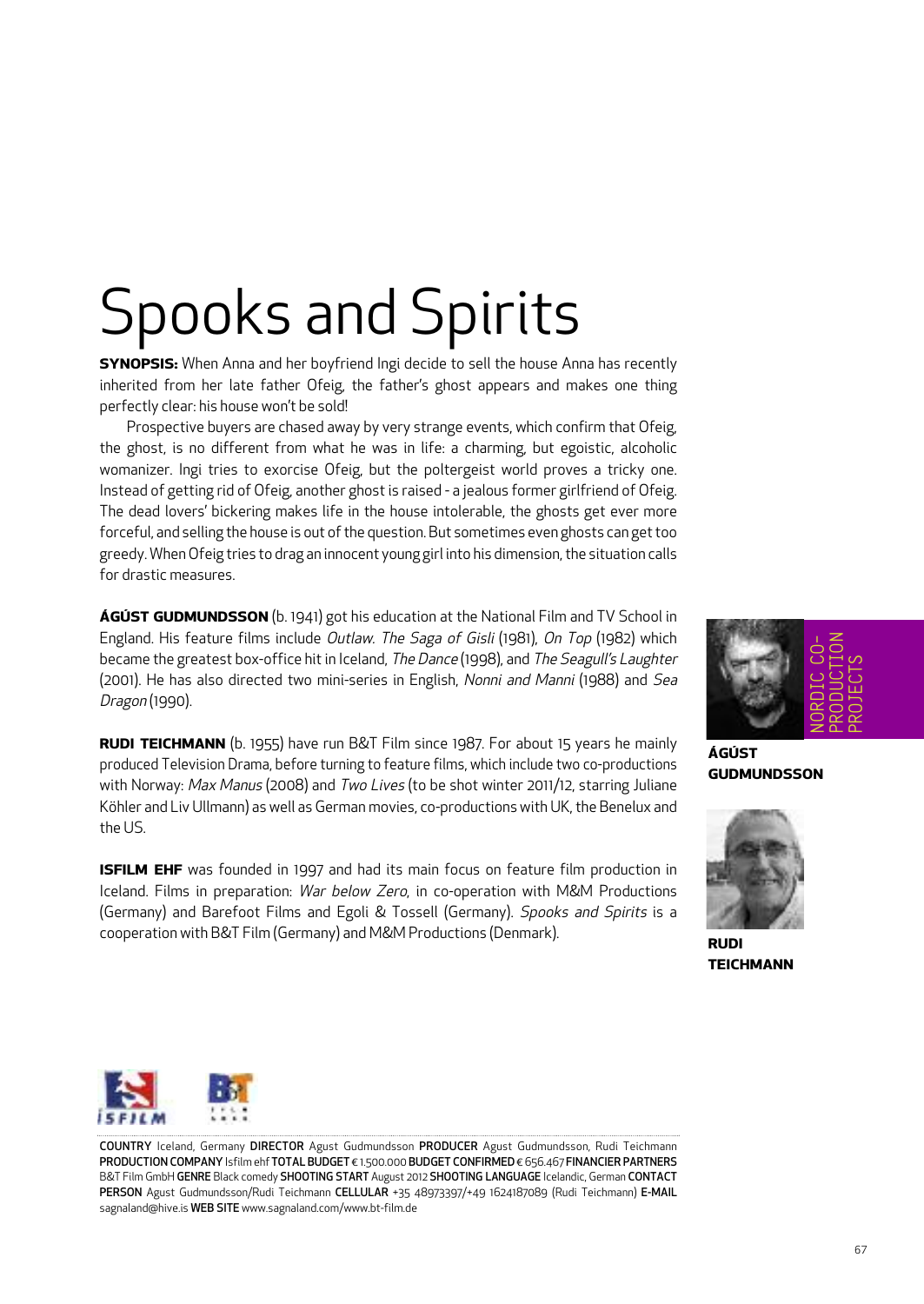## The Story-Seller

**SYNOPSIS:** Ghosts are stories that never found their endings.

For decades fifty-year-old Petter has been supplying an international network of authors with ideas of all kinds. When a very personal story he sold to his bestfriend appears on the market written by an unknown writer, Petteris shaken. Atthe Frankfurt book fair, his past catches up with him. The key to what is unfolding is buried in Petter's own imagination.

**TOM STREUBER** had been a production manager and script consultant when he started writing screenplays and joined Filmakademie Baden-Württemberg, Ludwigsburg to study creative producing. After attending the UCLA Master Class, Tom worked freelance, then cofounded Knudsen & Streuber Medienmanufaktur GmbH in Berlin together with Kristine Knudsen. He has written and/or produced several award-winning feature films and series (fiction and non-fiction), directed music videos and shorts.

NORDIC CO-PRODUCTION PROJECTS

> **KRISTINE KNUDSEN**



**TOM STREUBER**

**KRISTINE KNUDSEN** studied Film Theory at the College of Lillehammer and has worked for Nordisk Film in Bergen. Later she studied film producing at the Filmakademie Baden-Württemberg in Germany, followed by the MEGA Master in Spain. In 2006 she established the company Knudsen & Streuber Medienmanufaktur GmbH in Berlin together with Tom Streuber. Knudsen is currently producing Gnade/Nåde (Mercy), written by Kim F. Aakeson and directed by Matthias Glasner.

**KNUDSEN & STREUBER MEDIENMANUFAKTUR GMBH** (est. 2006) develops and produces both prestigious and entertaining feature fiction and documentaries,focussing on the German and Scandinavian market.



COUNTRY Germany DIRECTOR TBA PRODUCER Kristine Knudsen, Tom Streuber PRODUCTION COMPANY Knudsen & Streuber Medienmanufaktur GmbH TOTAL BUDGET € 2.000.000 BUDGET CONFIRMED - FINANCIER PARTNERS FFA (Development) GENRE Psychodrama SHOOTING START 2012 SHOOTING LANGUAGE German, English CONTACT PERSON Kristine Knudsen CELLULAR +49 1784137358 / +47 48351638 E-MAIL kk@knudsenstreuber.com WEB SITE www.knudsenstreuber.com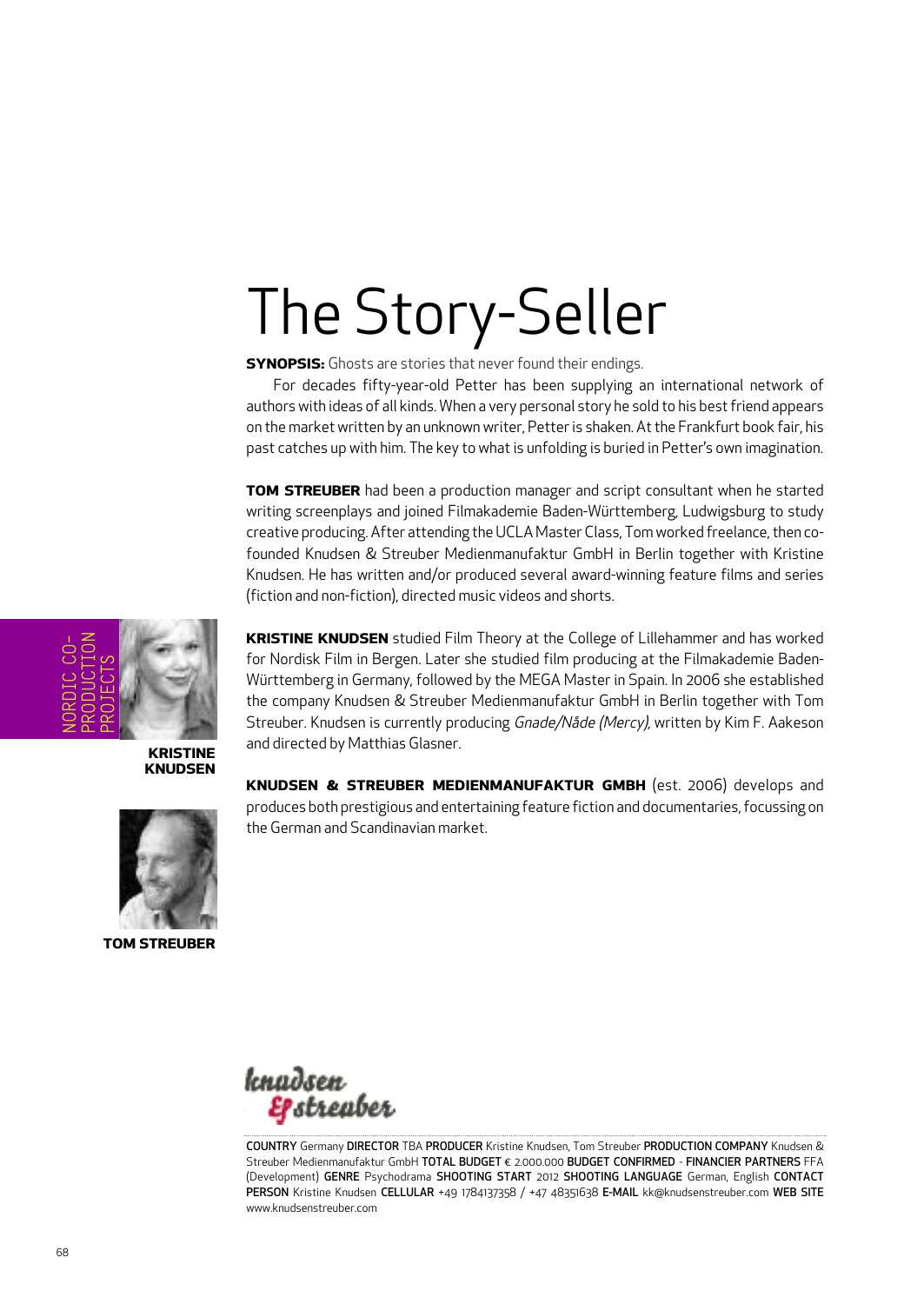# Tough Guys

**SYNOPSIS:** 11-year-old Modulfis dipped in the toilet and must bathe in puddles of mud. And that's fine – then the other kids aren't being bullied. But then Lise joins Modulf's class, and she creates chaos in the system. The idea is really quite ingenious; when Frank and Jørgen have soaked Modulf, they do not bother to bully others. They are not too brutal to Modulf he's tougher than he looks – and he manages to convince his mother and teacher that everything is in order. Modulf draws the bullying away from the others, and he feels he has a function in the world.

But Lise does not agree. Why should Modulf be bullied to make Frank and Jørgen the toughest guys in school? No one has the right to harass others, even if the victims "accept" it? Lisa cares and creates havoc in the ranks – and suddenly she is the one that stands in the middle of the storm and must be saved. Did not Modulf warn her? Did he not say she should not get to know him? There is no other option than to do something completely crazy and hope that everything will be okay. But ingenious plans unfortunately seldom work. Modulf's birthday will be the turning point. Either this works out – or he must move away.

**CHRISTIAN LO** debuted as a feature filmmaker in 2009 with Rafiki which premiered in the Generation section at the Berlinale in 2010. He has won several awards for this film. Lo has also directed four award-winning short films for children: Punctured (2001), Iver (2004), Ramp (2005) and Baluba Runa (2007).

**TRINE AADALEN LO** produced her feature film debut Rafiki in 2009. Lo has also produced five award-winning short films for children; Punctured (2001), Iver (2004), Ramp (2005), Hangman (2007), Baluba Runa (2007) and the children's documentary Starting School (2008). The films have been screened at a wide range of international film festivals, won awards and been sold to TV stations in several European countries.

**FILMBIN AS**, run by producer Trine Aadalen Lo, director Christian Lo and scriptwriter/ editor Arild Tryggestad, is the only Norwegian production company dedicated entirely to producing children's and youth films. Filmbin recently received slate funding from the Norwegian Film Institute for the development of three new films for theatrical release, including Tough Guys.



**CHRISTIAN LO**



**TRINE AADALEN LO**



COUNTRY Norway DIRECTOR Christian Lo PRODUCER Trine Aadalen Lo PRODUCTION COMPANY Filmbin AS TOTAL BUDGET € 2.000.000 BUDGET CONFIRMED € 38.000 FINANCIER PARTNERS Film3, Norwegian Film Fund GENRE Black Comedy/Drama SHOOTING START May/June 2012 SHOOTING LANGUAGE Norwegian CONTACT PERSON Trine Aadalen Lo CELLULAR +47 90206556 E-MAIL trine@filmbin.no WEB SITE www.filmbin.no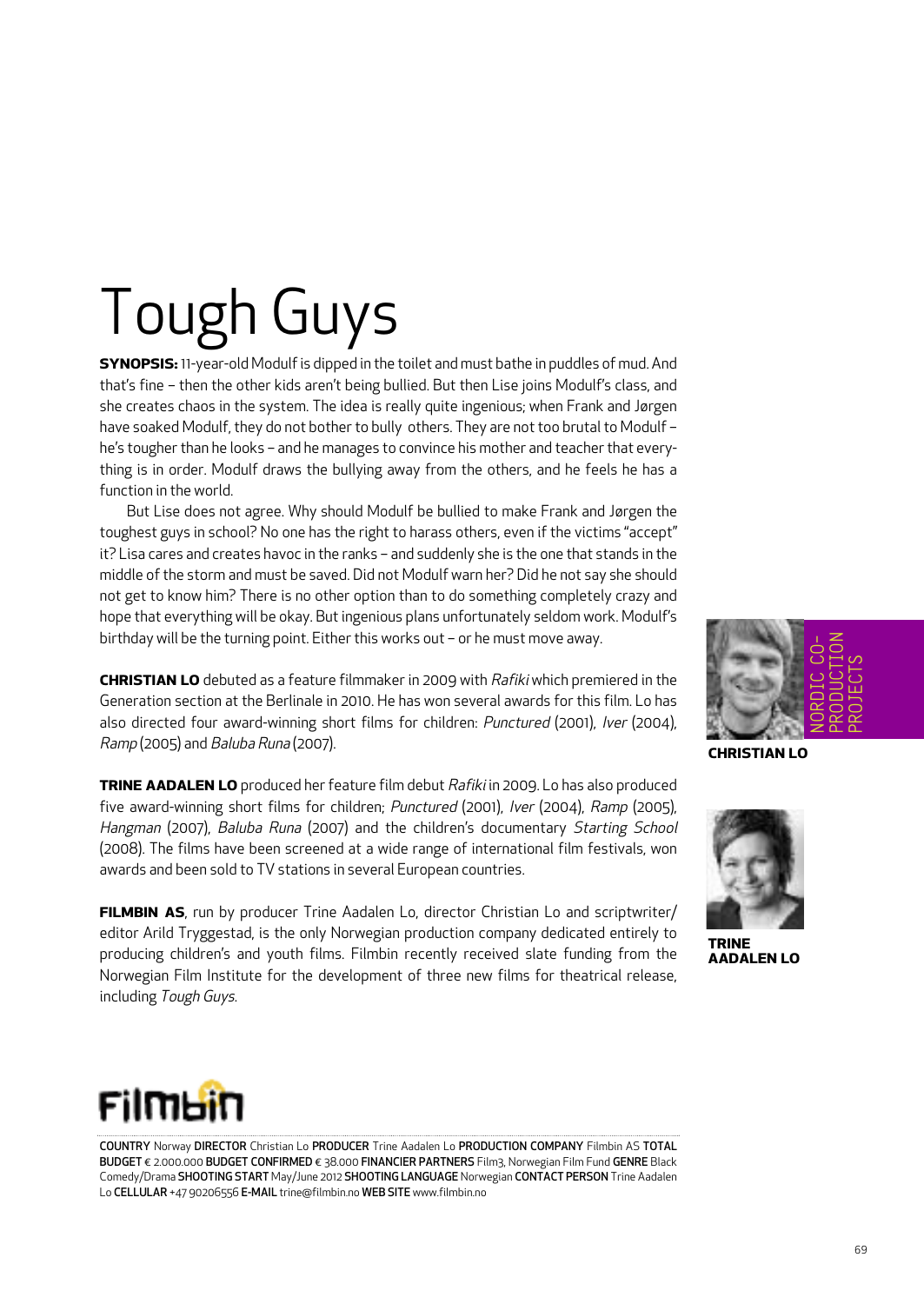#### Victoria

**SYNOPSIS:** First published in 1898, this poetic, psychologically intense novel by acclaimed Norwegian writer Knut Hamsun has endured as a classic portrayal of love's predicament in a class-bound society. Set in a coastal village of late nineteenth-century Norway, Victoria follows two lovers whose yearnings are as powerful as the circumstances that conspire to thwart their romance. Johannes, a miller´s son turned poet, finds inspiration for his writing in his passionate devotion to Victoria, a daughter of the impoverished lord of the manor, who feels constrained by family loyalty to accept the wealthy young man of her father's choice. Separated by class barriers and social pressure, the fated duo hurt and enthrall each other by turns as they move toward an emotional doom that neither will recognize until it is too late.

**TORUN LIAN** (b. 1956) made her debut as a writer in 1988. Her debut as feature film as director came in 1998 with Only Clouds Move the Stars, based on her own bestselling novel. A huge success among both public and critics, and still remains the most award-winning Norwegian film. The three films she has either written and/or directed have all been selected for the Berlin film festival.

**JOHN M. JACOBSEN** (b. 1944) has broad experience in exhibition, distribution and production. He has produced more than 20 films since 1983. Made Commander of the order of St. Olav and received several honorary awards for his work on behalf of the Norwegian Film Industry. Currently President of AGICOA in Geneva - an international rights holders' organization for film and television producers.

**SVEINUNG GOLIMO** (b. 1975) has been working for Filmkameratene AS since 2001 as producer. He is a graduate of the Norwegian Film School. Golimo is responsible for day-today management of Filmkameratene AS and has since 2006 been chairman of The

Norwegian Film and Television Producers Association.

**JOHN M. JACOBSEN**



**SVEINUNG GOLIMO**

**PANCHO KOHNER** (b. 1939) is a producer, writer, director and film executive with a lifelong career in the US film industry. In 1993 he was awarded an Emmy for Outstanding Children's Animated Program for Madeline.

**FILMKAMERATENE AS** is Norway´s most successfulfilm production company. It has won a number of national and international awards and been nominated both for an Oscar and an international Emmy. Filmkameratene's two latest films are the World War II drama Max Manus, the biggest box office success in 30 years in Norway, and Troll Hunter, the biggest Norwegian sales success internationally ever.

COUNTRY Norway DIRECTOR Torun Lian PRODUCER John M. Jacobsen, Sveinung Golimo, Pancho Kohner PRODUCTION COMPANY Filmkameratene AS TOTAL BUDGET € 5.250.000 BUDGET CONFIRMED € 1.800.000 FINANCIER PARTNERS Norwegian Film Institute, SF Norway AS GENRE Romantic costume drama SHOOTING START October-November 2011 SHOOTING LANGUAGE Norwegian CONTACT PERSON John M. Jacobsen CELLULAR +47 906 06 165 E-MAIL jmj@filmkameratene.no WEB SITE www.filmkameratene.no



**TORUN LIAN**